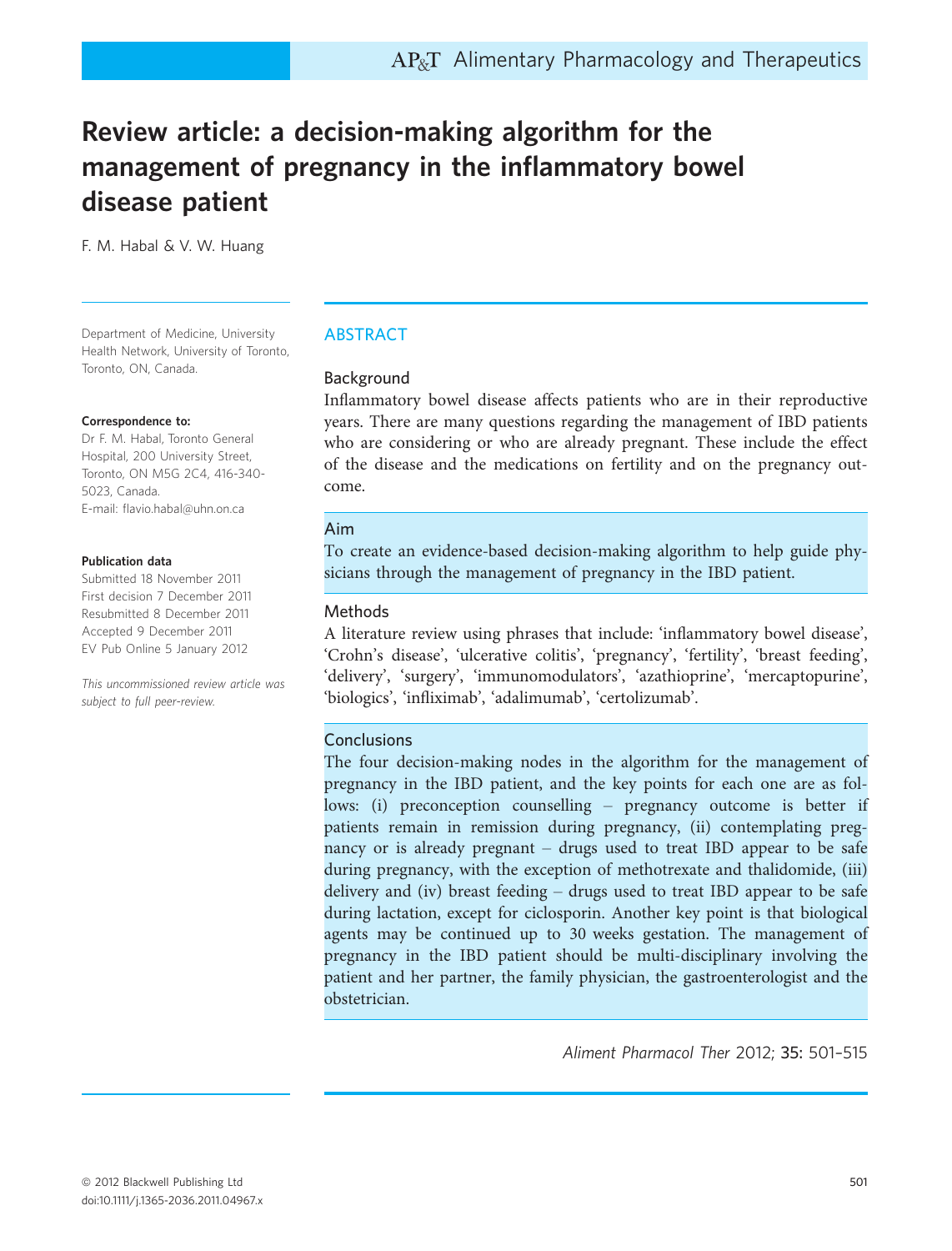## INTRODUCTION

Inflammatory bowel disease (IBD), which includes Crohn's disease (CD) and ulcerative colitis (UC), affects the population in a bimodal distribution. Many patients are diagnosed in their reproductive years,<sup>1</sup> often after conception has occurred. Some studies have shown that women with IBD may have increased incidence of prematurity, low birth weight, caesarean section and congenital anomalies.2 Most women with IBD are able to conceive, and have a normal pregnancy. Most of the drugs used to treat IBD are safe to use during pregnancy. Traces of drugs have been reported in breast milk in women on drug therapy, but no major foetal or neonatal complications have been reported. With the increasing early use of immunosuppressant and biological therapy to treat active IBD, more studies are focusing on these issues. However, ethical concerns have limited the types of studies that can be performed to answer the multitude of questions related to IBD and pregnancy.

Patients and their partners are concerned about the effects of disease activity, disease complications and medications used to treat IBD, on fertility and pregnancy. They may discontinue medications or choose voluntary infertility because of their concerns. However, studies have shown that the benefits of maintaining remission prior to conception and during pregnancy outweighs the risks of disease flares and associated adverse effect on the pregnancy outcome.<sup>3</sup> They will present to clinic with many questions about the various decisions that need to be made regarding pregnancy and IBD.

Inflammatory bowel disease patients who are contemplating conception or who are already pregnant should be cared for by a multidisciplinary team that considers the individual patient wishes and concerns, and that manages them accordingly. In this review article, we propose a decision-making algorithm that will aid in discussing common questions IBD patients will have regarding pregnancy and IBD. We will discuss the current understanding of the relationship between IBD, medications used to treat IBD, and pregnancy outcome and present the available data to support our suggestions. We bring up some issues that should be discussed with the patient and her partner, so that they can make educated decisions regarding treatment plans.

## PROPOSED DECISION-MAKING ALGORITHM

When managing female IBD patients of reproductive age, fertility, conception and pregnancy must be considered when making decisions regarding treatment. Figure 1 shows our proposed decision-making algorithm that illustrates the decision-making nodes which are encountered depending on where the patient is. The first decision-making node is at the preconception stage. The usual preconception advice given to any female patient is also given to IBD patients. However, there are IBD specific decisions that need to be made regarding medications, surgery, conception and planning pregnancies. It is at this step that issues relating to heredity, fertility, conception, IBD effect on pregnancy outcome are discussed. The second decision-making node arises once the patient has decided that she would like to become pregnant, or if the patient is already pregnant, and questions arise about the medications that can be used safely. The third decision-making node is the method of delivery, which can be an issue especially in CD patients with perianal disease. The fourth decision-making node pertains to breast feeding.

#### DECISION-MAKING NODE #1: PRECONCEPTION

# Question 1: Is it safe for the IBD patient to become pregnant? What is the risk to the foetus?

Preconception counselling is a cornerstone of IBD consultation for young IBD patients of reproductive age. The concept of 'voluntary childlessness' may explain some of the increased infertility rates in IBD patients. A recent study showed that patient-reported reasons for voluntary infertility included fear of IBD-related congenital abnormalities, concern about genetic risk of IBD in the child, concern about medication teratogenicity, medical advice that conception is not possible or is inadvisable with IBD, and IBD-related fatigue.<sup>4</sup> Patients want to know about their risks of passing on the disease to their child, their chances of becoming pregnant and the likelihood of having a successful pregnancy and healthy infant. At this step, regular preconception care should be followed as well.

Heredity. Twin studies show that genetic factors play a role in the development of CD or UC; however, environmental factors (such as smoking status) are also important.5, 6 Children of parents with IBD are 2–13 times more likely to develop IBD compared with the general population. If one parent has IBD, the risk of developing IBD is 8–11%, and if both parents have the disease, it is 20–35%. Some data suggest that breastfed infants may be at decreased risk.<sup>7</sup>

Many studies that report prematurity and small for gestational age infants in pregnancies of IBD patients did not report maternal smoking, alcohol consumption,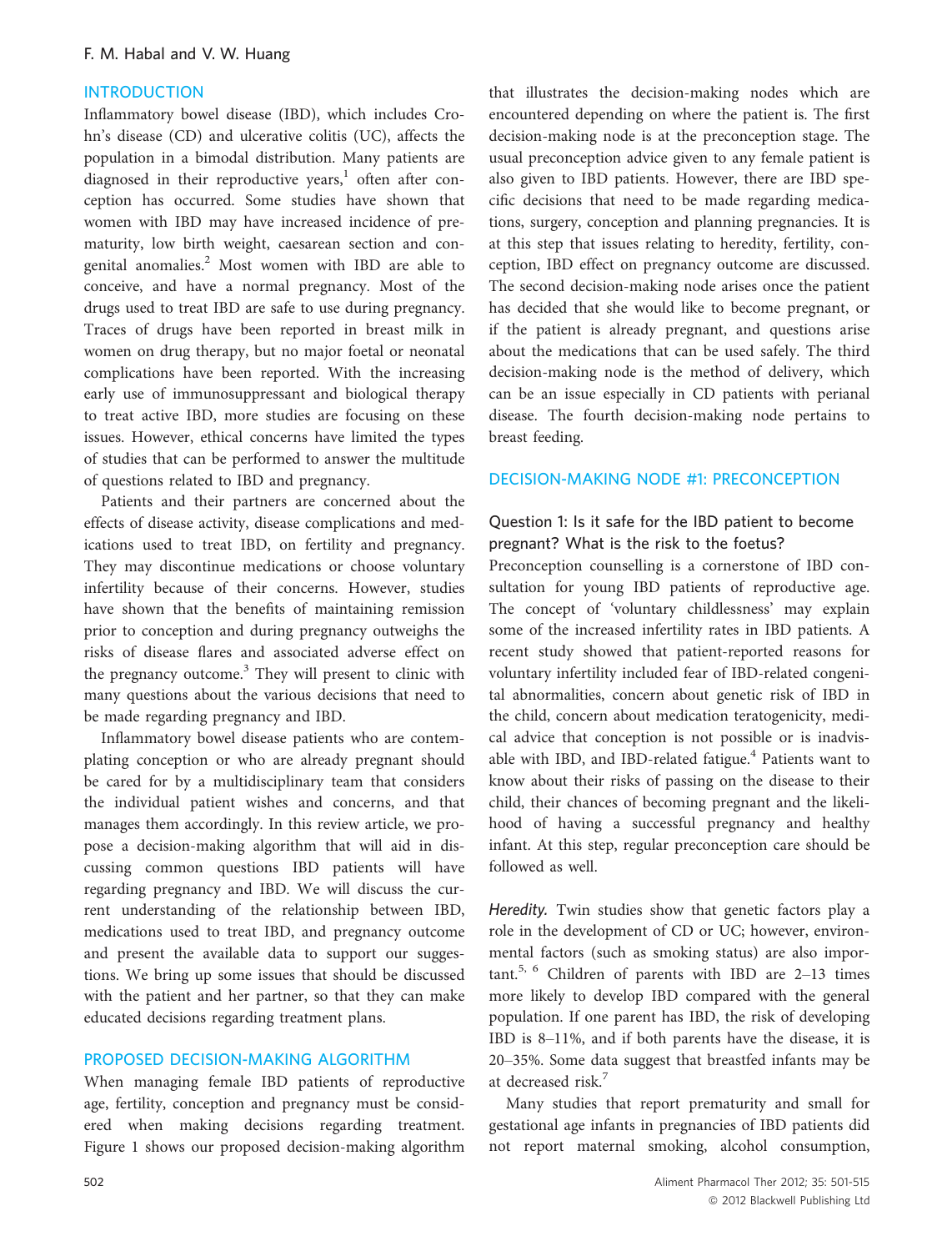

Figure 1 | Proposed decision-making algorithm for the management of pregnancy in IBD patients.

disease status and medication use, all factors that could affect pregnancy outcome. The incidence of congenital abnormalities in IBD patients reported in most studies is similar to the incidence in the general population of approximately 4%.

Fertility. Disease activity, surgical history, inflammation of reproductive organs and psychological factors may affect fertility. Women with inactive CD or UC appear to have normal fertility when compared with the general population; infertility rates in women with inactive CD are similar to those of the general population (8–  $10\%$ ).<sup>8, 9</sup> Women with CD may have slightly decreased fertility, especially when having active disease.<sup>10, 11</sup> This may partly be explained by the formation of adhesions resulting in tubal infertility.<sup>12</sup> Fertility may normalise during remission, $8$  especially in patients with  $CD<sub>13</sub>$  and so it is recommended that females wait until their disease is controlled before considering pregnancy.

Women with UC have been shown to have normal fertility until they have had surgical treatment.<sup>14, 15</sup> Recent systematic reviews showed that restorative proctocolectomy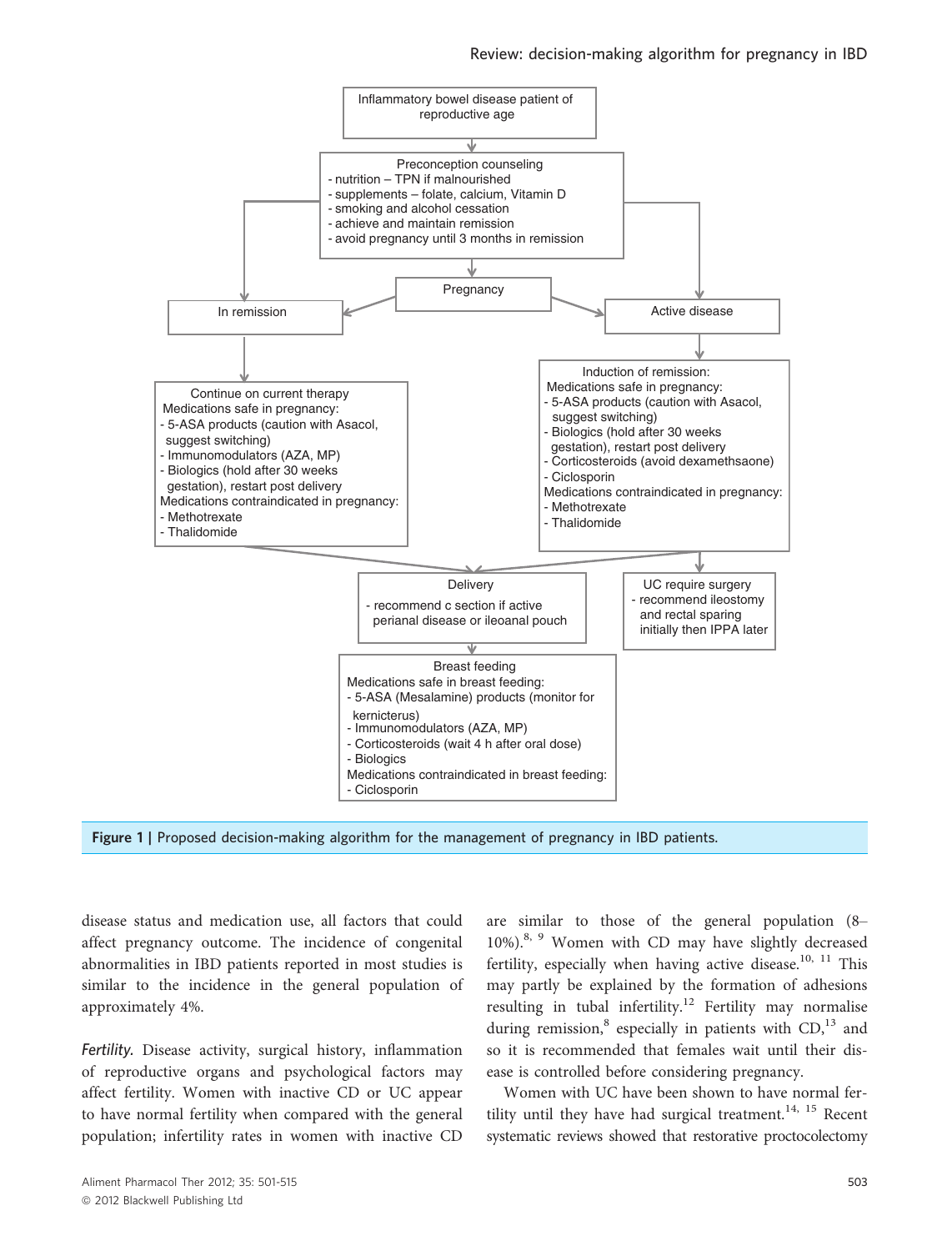(RPC) for UC results in decreased fertility (40% of females conceiving before RPC and only 29 per cent conceiving after  $RPC)^{16}$  or increased infertility (15–48% in women post-ileal pouch-anal anastomosis for  $UC$ ).<sup>17</sup> The resultant scarring, adhesions and tubal involvement of the surgery may contribute towards infertility.<sup>12, 18</sup>

However, the reviews also showed that IVF is a successful fertility treatment after RPC, and that RPC does not pose increased risk to the foetus.<sup>16, 19, 20</sup> More females who have had RPC have caesarean sections than vaginal deliveries, as it has the potential benefit of decreased risk of faecal incontinence or damage to the anal sphincters and pelvic pouch.<sup>16, 19</sup> A small study showed that ileorectal anastomosis preserves female fertility and may be a surgical option when considering effect on fertility.<sup>21</sup>

Although there is no firm data to support the following approach, $^{22}$  it is recommended that female patients who are planning to conceive and who require colectomy for acute UC undergo ileostomy and rectal sparing initially and then ileal pouch-anal anastomosis could then be performed after conception, pregnancy, and delivery.

Effect of IBD on pregnancy outcome. Outcomes from studies on pregnancy outcome in patients with IBD have been variable. Some studies found that pregnancies in women with IBD were associated with poor outcome such as increased risk of preterm birth, low birth weight, $11, 23, 24$  small for gestational age (SGA) infants and increased caesarean section delivery.<sup>24</sup> However, some studies found there was no increased risk of low birth weight or IUGR in children of women with UC, $^{25}$ and that IBD is not associated with adverse perinatal outcomes.26

In a 1998 review, Subahani et al. reported that CD, especially active disease, was associated with decreased birth weights, preterm delivery and caesarean section.<sup>27</sup> A cohort study from a Northern Californian Kaiser population found that pregnant women with IBD were more likely to have a spontaneous abortion (OR: 1.65; 95% CI: 1.09–2.48); an adverse pregnancy outcome (stillbirth, preterm birth, or SGA infant; OR:1.65; 95% CI: 1.00– 2.38) or a complication of labour (OR: 1.78; 95% CI: 1.13–2.91). However, the study did not find any difference in the rate of congenital malformations, regardless of IBD type.<sup>28</sup> Analysis of an Asian population database from Taiwan showed that there was an increase of preterm births (11.73 vs. 6.25%;  $P = 0.004$ ) and LBW (12.76 vs. 5.55%;  $P < 0.001$ ) controlling for maternal age, parity and education level.<sup>29</sup>

A case–control study in 2004 comparing 116 pregnancies in patients with IBD with 56 398 controls, found that the incidence of neonatal complications (low birth weight LBW, very LBW, intrauterine growth restriction, Apgar scores and congenital anomalies) were similar in both groups.<sup>30</sup> There were no differences in antepartum complications (chronic hypertension, hyperemesis gravidarum, preterm labour or pre-eclampsia). However, there was a higher incidence of induction of labour (32 vs. 24%;  $P = 0.002$ ), chorioamnionitis (7 vs. 3%;  $P = 0.04$ ) and caesarean section (32 vs. 22%;  $P = 0.007$ ) in patients with IBD.

In 2007, a meta-analysis that included 1952 women with CD, 1113 with UC and  $320,531$  controls<sup>2</sup> reported that women with IBD had a 1.87-fold increase in premature births (<37 weeks;  $P < 0.001$ ); more than two-fold increase in the incidence of low birth weight (LBW) ( $\leq$ 2500 g;  $P \leq 0.001$ ); a 1.5-fold increase in caesarian section ( $P < 0.001$ ); and a 2.37-fold increase in congenital abnormalities ( $P < 0.001$ ). However, on sub group analysis according to IBD type, they found some significant differences. The increase in low birth weight was significant only in CD patients (OR 2.82,  $P = 0.003$ ) and not in UC patients (OR 1.66,  $P = 0.42$ ). The increase in caesarean section was higher in CD patients (OR 1.65,  $P = 0.003$ ) and not in UC patients (OR 1.30,  $P = 0.21$ ). The increased risk of congenital abnormalities was significant only in UC patients (OR 3.88,  $P = 0.009$ ), but not in CD patients (OR 2.14,  $P = 0.06$ ). This meta-analysis found no significant increase in small for gestational age or still births in either UC or CD patients. Limitations of this meta-analysis include the observational nature of the studies that make them vulnerable to bias; the low incidence of adverse outcomes that makes statistical precision difficult; and the fact that disease activity was not reported in relation to outcomes. Increased risks of congenital abnormalities associated with 5-ASA, azathioprine and anti-TNF-alpha medications seen in a pooled analysis may be associated with the disease itself and not the medications.<sup>2</sup>

A recent large population based prevalence study on 2637 primiparous women with UC and 868 942 primiparous women with no UC in Denmark and Sweden reported that maternal UC was associated with increased risk of preterm birth (prevalence OR 1.77), caesarean section (POR 2.01) and neonatal death (POR 1.93), as well as SGA (POR 2.78). There was no association between UC and risk of congenital abnormalities. These adverse birth outcomes appeared to be correlated with UC disease severity.<sup>31</sup>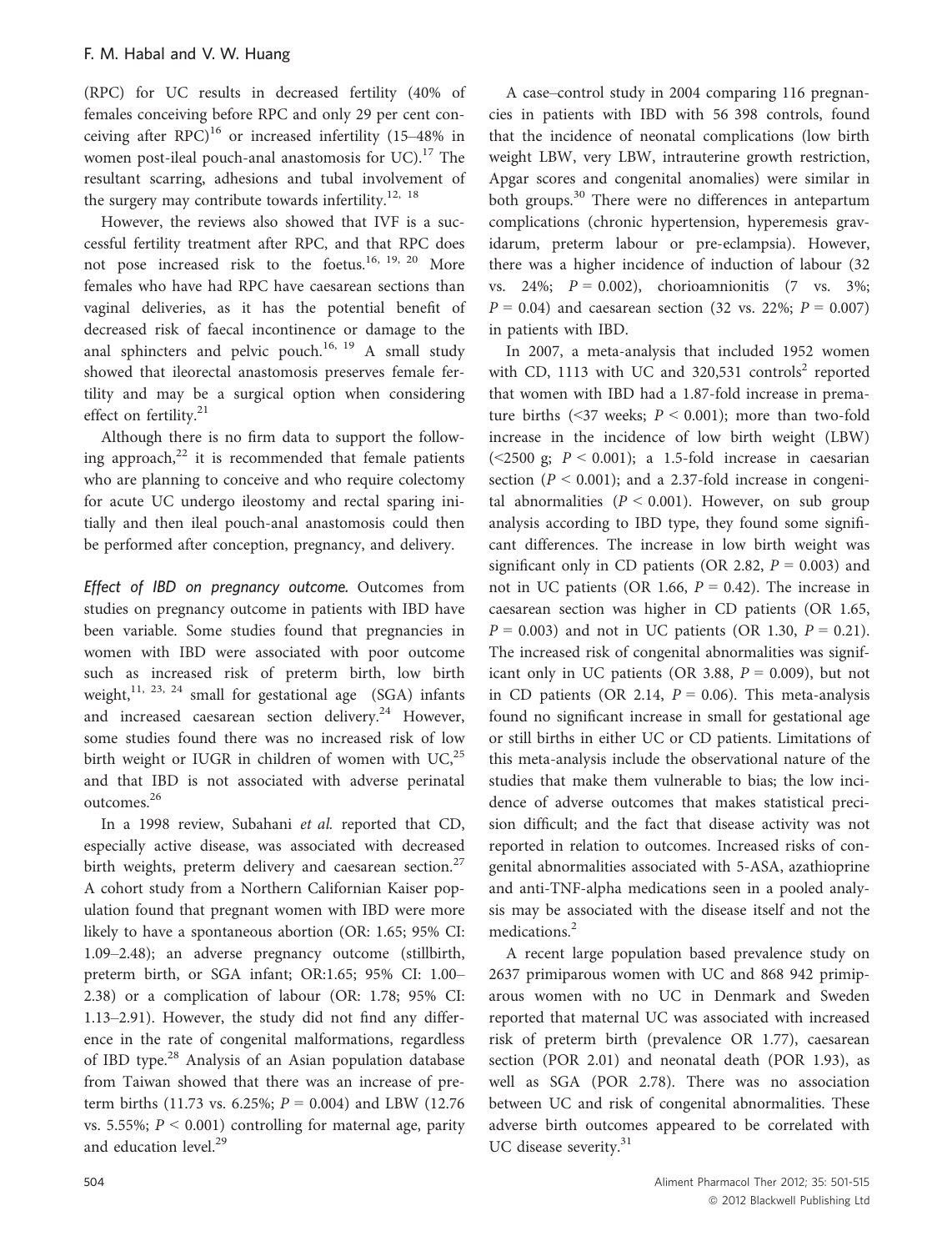Activity of disease may have affected pregnancy outcome and if not accounted for, the results of many studies. Dejaco et al. conducted a prospective study to assess risk factors for poor pregnancy outcome in 58 patients with IBD, and found that active disease during pregnancy represents a significant risk factor for unfavourable birth outcomes. $32$  Therefore, the current treatment guidelines state that the maintenance of remission during pregnancy is essential $33$  and pregnant women should be treated as aggressively as women who are not pregnant.

There has also been interest in pregnancy outcome according to whether the mother was diagnosed before or during pregnancy. In a case–control study of pregnancy outcome in patients before and after diagnosis of IBD, Molnar et al. found that IBD itself, independent of disease activity, drug therapy or types of drugs used, increased the risk of preterm birth. $34$  Raatikainen conducted a retrospective analysis of a clinical birth database of 135 women diagnosed with IBD before pregnancy and 77 after pregnancy. They did not find an increased risk of preterm births in mothers with IBD. However, there was an increased incidence of SGA in the UC and IBD groups than in the control group (17% vs. 9%,  $P = 0.014$ ; 16% vs. 9%,  $P = 0.015$ ). There was a similar trend in CD patients, but it was not statistically significant. There were no statistically significant differences in maternal or pregnancy outcomes between women diagnosed with IBD before or after pregnancy.<sup>35</sup>

Until recently, studies regarding pregnancy outcome in IBD were retrospective and often of small sample size. In 2011, Bortoli et al. from the ECCO-Epicom study published a prospective case-controlled study of 145 women with CD and 187 with UC to evaluate the pregnancy outcome in patients with IBD. They showed that there were no statistically significant differences in frequency of abortions, preterm deliveries, caesarean sections, congenital abnormalities or birth weight, when compared with a population of non-IBD pregnant women. Maternal age >35 years was the only risk factor associated with congenital anomaly and preterm delivery. Smoking was also found to increase the risk of preterm delivery. However, the majority of patients were in remission on maintenance therapy (86% of CD and 88% of UC), and they had a low number of patients on immunomodulators (22% of CD and 10% of UC were on AZA/MP, and only eight CD were on anti-TNF-alpha).<sup>36</sup>

Patients with active disease had higher risks of adverse outcome than those in remission, but only 19% of women were concerned about the effect of the disease activity itself on pregnancy.<sup>3</sup> Many patients  $(84%)$  are

concerned that IBD medications would harm their pregnancy, as reflected by medication taking behaviour (stopping or decreasing medication). They and their partners should be educated about the possibility of disease exacerbation during pregnancy if treatment is stopped. However, treatment choices during pregnancy vary according to individual patient preference, disease activity and concern for potential drug toxicity. The risks and benefits of continuing vs. discontinuing maintenance therapies during pregnancy should be discussed and the best evidence presented to the patients and their partners. More than 50% of pregnancies are unplanned; therefore, it is important that even at diagnosis or when medications are initially started, practitioners discuss pregnancy related issues with their patients.

Based on the available outcomes studies and literature, patients should be informed that there is a small risk for small for gestational age infants and preterm delivery; however, this risk mainly seems to be associated with poor disease control, rather than the diagnosis itself.

# Question 2: What preconception medical care does the IBD patient need?

Nutritional therapy. Pregnant women with active IBD who are not gaining weight appropriately (average weight gain during pregnancy is 11–16 kg) may require nutritional intervention. Total parenteral nutrition may be required in very sick IBD patients, as it is lifesaving in malnourished pregnant women, and it has been shown to promote foetal growth.<sup>37</sup>

Folic acid, calcium, vitamin D. Folic acid is important as neural tube defect can occur as soon as conception is discovered; it is recommended for all women of reproductive age. In a recent study, only 65% of women knew the benefit of taking folic acid preconception and during the first trimester of pregnancy.<sup>38</sup> Women with IBD are at higher risk of folic acid deficiency, especially those with CD on low residue diets and those on medications such as sulphasalazine, which interfere with folic acid metabolism.<sup>39</sup> Therefore, they should be encouraged to take 5 mg of folic acid daily which is more than the 1 mg/day recommended for healthy patients. Pregnant women on steroid therapy should be encouraged to take calcium and vitamin D supplementation to prevent bone loss.

Smoking cessation. Smoking has been shown to increase the risk of developing CD and to worsen disease activity, whereas smoking cessation has been shown to improve CD and aggravate  $UC<sub>10</sub><sup>40</sup>$  However, smoking during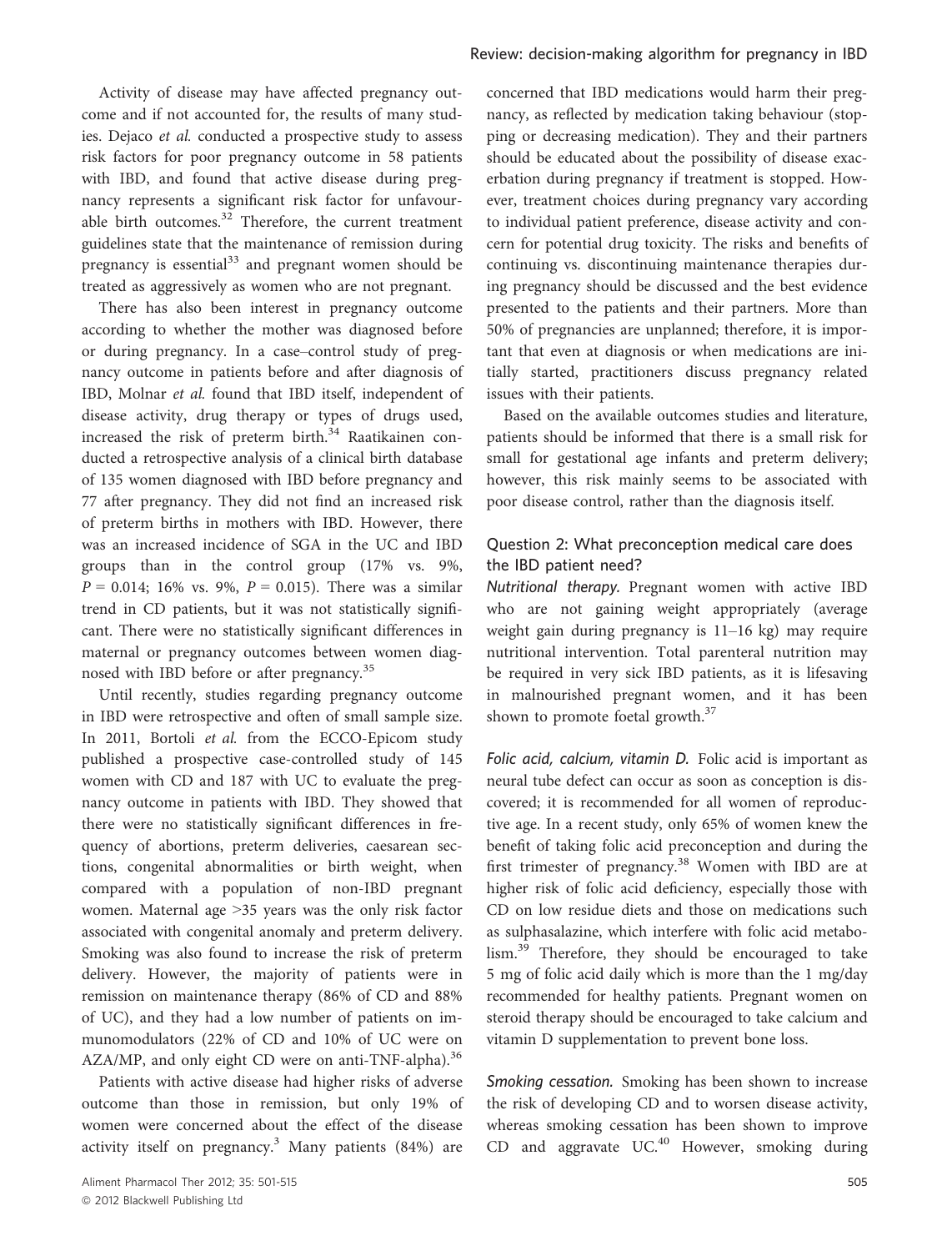pregnancy can result in placenta previa, placental abruption and premature rupture of membranes. $41, 42$  It can also lead to small foetal size at 10–19 weeks, premature birth, low birth weight and poor foetal outcome. Therefore, all female patients of reproductive age who are considering conception or who are pregnant should be encouraged to stop smoking.

Abstinence from alcohol. Similarly, patients considering pregnancy or who are already pregnant should be counselled to avoid alcohol. Maternal alcohol consumption during pregnancy can result in Fetal Alcohol Syndrome (FAS) – a syndrome of growth deficiency, central nervous system damage and dysfunction, and unique facial abnormalities, as well as Fetal Alcohol Spectrum Disorders (FASDs) – a syndrome of less prominent mental, learning and behaviour disabilities.<sup>43</sup>

# DECISION-MAKING NODE #2: CONTEMPLATING PREGNANCY OR IS PREGNANT

# Question 1: What investigations are safe for the mother and foetus?

Endoscopy during pregnancy. Endoscopy may be required for significant or continued gastrointestinal bleeding, dysphagia, severe or refractory nausea and vomiting or abdominal pain, or strong suspicion of a colonic mass.<sup>44</sup> To avoid vena caval or aortic compression by the gravid uterus, which may lead to decreased uterine blood flow and foetal hypoxaemia, $45$  the patient should be placed in the lateral decubitus position.

Endoscopy should be done with minimal sedation and obstetrical support and monitoring should be available prior, during and after the procedure. Drugs that should be avoided in the first trimester include Meperidine (FDA class B) and midazolam (FDA class C), and Benzodiazepines (FDA class D), as they have been associated with congenital cleft palate.<sup>44</sup> They should also be avoided in late pregnancy as they have been associated with neurobehaviour disorders.46, 47 Propofol (FDA class B) should be administered by an anaesthetist, but its safety in first trimester has not been studied.<sup>48</sup> If possible, endoscopy should be postponed until the second trimester.

Radiological investigations during pregnancy. Radiological investigations may be needed to rule out obstruction, perforation or toxic megacolon. It is preferred to use tests such as plain abdominal films or ultrasound as they use less radiation than CT or barium studies, and ultrasound can be used to assess for abscesses or for bowel wall thickness. MRI is also safe, and can be used to diagnosis terminal ileal CD during pregnancy. The CDC has published a thorough guideline on pregnancy and radiation, which can be referred to for more information (Radiation and Pregnancy: A Fact Sheet for Clinicians http://emergency.cdc.gov/radiation/prenatalphysician.asp).

# Question 2: What medications are safe to use for maintenance of remission, or for induction of remission?

Most of the medications used to treat IBD are safe during gestation, except for Methotrexate and Thalidomide. The US FDA classification of drugs should be used to guide the use of medications during pregnancy. The FDA categories are listed in Table 1.

The medications used to treat IBD include aminosalicylates (e.g. mesalamine), immunomodulators (azathioprine and methotrexate), corticosteroids and biologics (infliximab, adalimumab). In an attempt to determine the effect of medications on pregnancy in IBD, Moskovitz et al. (2004) assessed the effect of 5-ASA drugs, metronidazole, ciprofloxacin, prednisone, mercaptopurine (MP), azathioprine and ciclosporin (CsA) on pregnancy outcomes in 113 IBD patients with 207 documented conceptions. They looked at spontaneous abortion, therapeutic abortion, maternal or foetal illness resulting in abortion, premature birth, healthy full-term birth, multiple births, ectopic pregnancy and congenital defects. They analysed the effect of medication use during the first trimester and at any time during pregnancy on the pregnancy outcome, and found no significant differences among groups.49

5-Aminosalicylates: sulfasalazine/mesalamine (FDA B)/ olsalazine (FDA C). Sulfasalazine was one of the earliest therapeutics used in IBD, and has been assigned to pregnancy category B by the FDA. It is metabolized by intestinal bacterial flora to sulfapyridine and 5-ASA. Sulfapyridine crosses the placenta to reach the foetus. It may lead to deficiency of dihydrofolate and tetrahydrofolate by acting as a competitive inhibitor of the enzyme dihydropteroate synthase in the folate metabolism. Patients receiving sulfasalazine should receive folic acid supplementations to prevent the development of foetal neural tube defect.<sup>50, 51</sup> In men, sulfasalzine can cause oligospermia and infertility, which are reversible when sulfasalzine has been discontinued.

In a review of studies including 1155 pregnancies in women with UC being treated with sulfasalazine during pregnancy, the pregnancy outcome was similar to that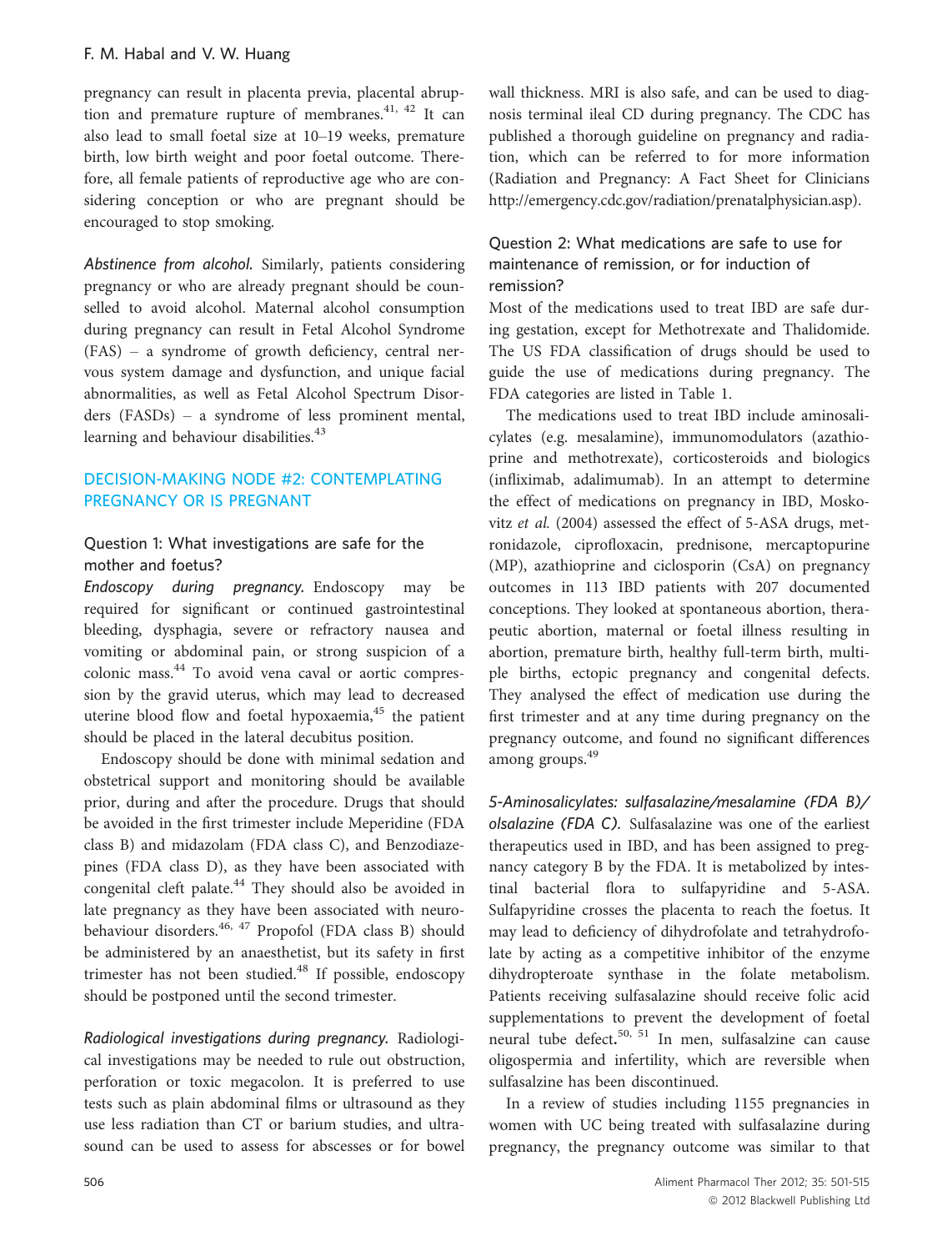| Table 1   Food and drug administration (FDA) classes in pregnancy |                                                                                                                                                                                                                                                                                                                                                                        |
|-------------------------------------------------------------------|------------------------------------------------------------------------------------------------------------------------------------------------------------------------------------------------------------------------------------------------------------------------------------------------------------------------------------------------------------------------|
| <b>Class</b>                                                      | <b>Definition</b>                                                                                                                                                                                                                                                                                                                                                      |
| A                                                                 | Controlled studies in women fail to demonstrate a risk to the foetus in the first trimester (and there is no evidence of<br>risk in later trimesters) and the possibility of foetal harm appears remote                                                                                                                                                                |
| <sub>B</sub>                                                      | Either animal reproduction studies have not demonstrated a foetal risk, but there are NO controlled studies in pregnant<br>women OR animal reproduction studies have shown an adverse effect (other than decrease in fertility) that was not<br>confirmed in controlled studies in women in the first trimester (and there is no evidence of risk in later trimesters) |
| C                                                                 | Either studies in animals have repeated adverse effects on the foetus (teratogenic, embryonic or other) and there are NO<br>controlled studies in women or studies in women and animals are not available. Drugs should be given only if the<br>potential benefit justifies the potential risk to the foetus                                                           |
| D                                                                 | There is positive evidence of human foetal risk, but the benefits from use in pregnant women may be acceptable despite<br>the risk (e.g. if the drug is needed in a life threatening situation or for a serious disease for which safer drugs cannot be<br>used or are ineffective)                                                                                    |
| X                                                                 | Studies in animals or human beings have demonstrated foetal abnormalities OR there is evidence of foetal risk based on<br>human experience OR both, and the risk of the use of the drug in pregnant women clearly outweighs any possible<br>benefit. The drug is contraindicated in women who are or may become pregnant.                                              |

expected in the general population with no significant increase in prevalence of selected congenital abnormalities.<sup>52</sup>

At the 2006 Digestive Disease Week in Los Angeles, USA, Mahadevan and Corley reported that the use of 5- ASA and sulfasalazine during pregnancy was associated with an increased risk of congenital malformations when sulfasalazine was used during conception and the first trimester, but not with 5-ASA use. The use of 5-ASA was not associated with an increase in adverse outcomes<sup>53</sup>; an increased risk of adverse outcomes was seen in women not taking 5-ASA during the second and third trimesters, suggesting a protective effect of the medication.

However, a meta-analysis of seven studies prior to 2007, with a total of 2200 pregnant women with IBD, 642 on 5-ASA drugs and 1158 on no medication, reported an 1.16-fold increase in congenital malformations, an 2.38-fold increase in stillbirth, an 1.14-fold increase in spontaneous abortion, an 1.35-fold increase in preterm delivery and an 0.93-fold increase in low birth weight in infants of the pregnant women exposed to 5-ASA drugs. $54$ 

Asacol is a mesalamine covered with a special enteric coating that prevents the medication from degrading before it reaches the small intestine. This coating, dibutyl phthalate (DBP), was associated with external and skeletal malformations and adverse effects on the male reproductive rodents system. Patients who are using Asacol have 50 times higher mean urinary concentration of the main DBP metabolite, monobutyl phthalate, than nonusers (2257  $\mu$ g/L vs. 46  $\mu$ g/L; P < 0.0001).<sup>55</sup> These results raise concern about potential human health risks for pregnant women and children. Although this has not

been shown in any human study, Asacol should be used during pregnancy only if the potential benefit justifies the potential risk to the foetus. At the present time, physicians should caution their patients regarding this effect and consider switching patients to non-DBP containing meslamine<sup>56</sup>

Immunomodulators: azathioprine/mercaptopurine (FDA D). Mercaptopurine and its prodrug azathioprine (AZA) are purine analogues that interfere with the synthesis of adenine and guanine ribonucleosides, precursors of DNA and RNA. They are classified as pregnancy FDA category D drugs. When taken orally, 47% of AZA is available to the systemic circulation, whereas only 16% of MP is available.<sup>57</sup> These have been proven to be effective in the treatment of steroid-dependent or resistant IBD.<sup>58</sup> These drugs are also used as immunosuppressive therapies in autoimmune diseases, transplant patients and in leukaemia.

The safety of azathioprine in pregnancy has been shown in studies in transplantation and rheumatology patients. The foetus lacks the enzyme inosinate phosphorylase that is necessary to convert AZA and MP to active metabolites, and therefore is protected from potential teratogenic effects of AZA and MP. Small doses of these medications do not appear to have adverse effects on human reproduction.<sup>59, 60</sup> In a retrospective study of patients who had received MP for IBD before or during conception compared with controls, there was no statistical difference in conception failure, abortion due to birth defect, major congenital malformations, neoplasia or increased infections (RR = 0.85 (0.47–1.55),  $P = 0.59$ ).<sup>61</sup>

In a recent prospective, controlled, multicenter study conducted by the Tel Aviv University (Israel), there was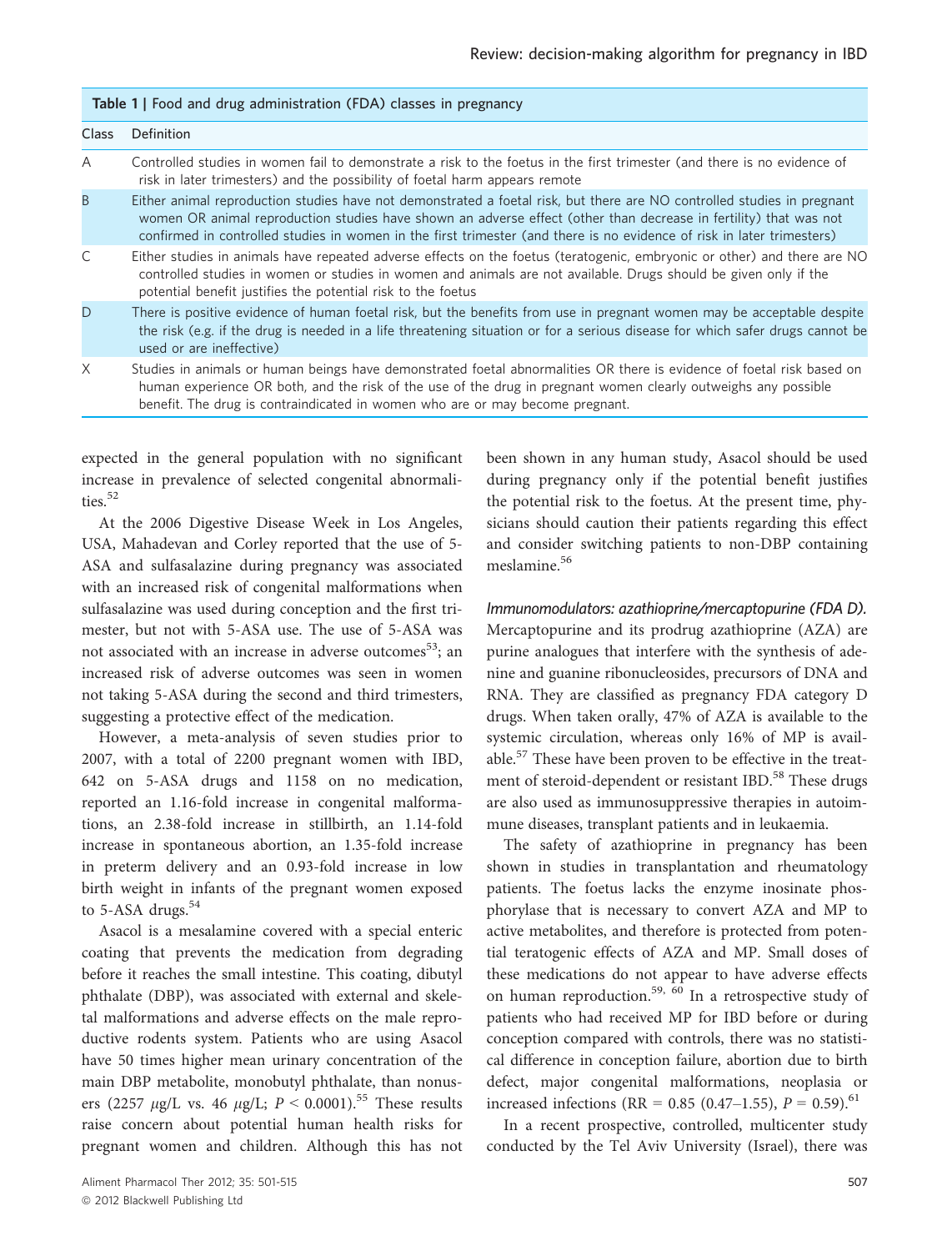no increase in congenital malformation, but there was more prematurity (21% vs. 5%,  $P < 0.001$ ) and low birth weight (23% vs.  $6\%, P < 0.001$ ) in the AZA treated women.<sup>62</sup>

A large Danish nationwide cohort study on women who were exposed to azathioprine or MP during pregnancy reported an overall increased risk of preterm birth, low birth weight at term babies and congenital anomalies among newborns of AZA or MP exposed women, but when the comparison was limited to women with same types of underlying disease, only the risk of induced preterm birth remained elevated (RR 4.0, 95% CI: 1.5–10.8). The conclusion of the authors was that the adverse effects may have been caused by the underlying disease rather than being drug induced.<sup>63</sup>

However, in a study on 900 children born to women with CD between 1996 and 2004, the risk of preterm birth and congenital abnormalities in thiopurine exposed women were 4.2 (95% CI 1.4–12.5) and 2.9 (95% CI 0.9– 8.9) respectively; these risks remained elevated even after adjusting for confounders.<sup>64</sup> However, some challenged the findings of this study based on issues with confidence interval difference, lack of primary endpoint and bias of confounding by indication of drug therapy for disease activity.65

A retrospective Swedish registry study that reviewed patients receiving azathioprine (AZA) during pregnancy (for IBD, autoimmune disorders, malignancy, organ transplantation) reported the rate of congenital malformations was 6.2% in the AZA group and 4.7% among all infants born (adjusted OR: 1.41, 95% CI: 0.98–2.04). Infants exposed to AZA were more likely to be preterm, weight <2500 gm, small for gestational age and had increased risk of congenital malformations (adjusted OR: 1.42; 95% CI: 0.93–2.18). Early pregnancy AZA exposure was associated with ventricular/atrial septal defects (adjusted OR: 3.18; 95% CI: 1.45–6.04). The authors make note that there may be an association between severity of disease and drug use which may influence the results.<sup>66</sup>

Recently, in a study of 19 births exposed to AZA/MP and 74 controls, the use of AZA/MP was not associated with an increased risk of preterm birth, LBW at term, neonatal adverse outcomes or congenital anomalies.<sup>67</sup> Also reporting similar findings, the results from 215 pregnancies in 204 women who were a cohort of the CE-SAME study in France was published. Three groups of women were compared – women exposed to thiopurines, women receiving other drugs and women not receiving any medication. The study showed that thiopurine use during pregnancy was not associated with increased risks

Based on most of the literature and all-observational studies, it appears that thiopurines are safe during pregnancy and should not be discontinued. The most recent ECCO consensus guidelines consider AZA to be safe and well tolerated in pregnant women.<sup>69</sup> Although there are some cases of negative outcomes reported with the use of these medications, the majority of case series or cohort studies have not reported an increase in congenital anomalies. The American Gastroenterology Association recommends the continuation of AZA treatment during pregnancy. Stopping medication use during pregnancy may precipitate a flare resulting in adverse neonatal outcome.<sup>70</sup> However, the risks and benefits of treatment must be carefully balanced by the patient in consultation with her doctor and partner.

Corticosteroids (FDA C). Corticosteroids, including prednisone, prednisolone, dexamethasone and budesonide, are FDA class C drugs. They are often used to induce remission in CD and UC patients. They are given as oral or topical formulations and in severe cases via parenteral solution. Corticosteroids are not effective in maintenance therapy and are associated with side effects in almost 100% of patients who use them long term. $71$ The placenta contains the enzyme 11 beta hydroxysteroid dehydrogenase type 2 (11 beta – HSD2), which metabolizes cortisol and corticosterone to inert 11-keto forms (cortisone, 11-dehydrocorticosterone). This inactivates the maternal cortisol, so that the majority of cortisol in the foetal circulation is foetal adrenal cortisol.<sup>72-75</sup> However, dexamethasone is not inactivated by this placental enzyme, and as it passes the placenta freely, it should be avoided during conception and pregnancy. In a prospective study of 287 IBD pregnancies using corticosteroids and/or sulfasalazine vs. 244 pregnant IBD patients on no treatment, there were no increased incidences of prematurity, spontaneous abortion, stillbirth or developmental defects in pregnancies with corticosteroid use.<sup>76</sup> Corticosteroids have been associated with oral cleft palate when used in the first trimester.<sup>30, 77, 78</sup> Recently, in a systematic review covering 17 studies in which pregnant women were treated with dexamethasone or betamethasone, nine of the 17 studies reported a reduction in birth weight (range 12–332 g), five of nine, a reduction of head circumference (range 0.31–1.02 cm) and two of four, a reduction in birth length (0.8 cm). The authors concluded that there is an association between in utero exposure to synthetic glucocorticoids and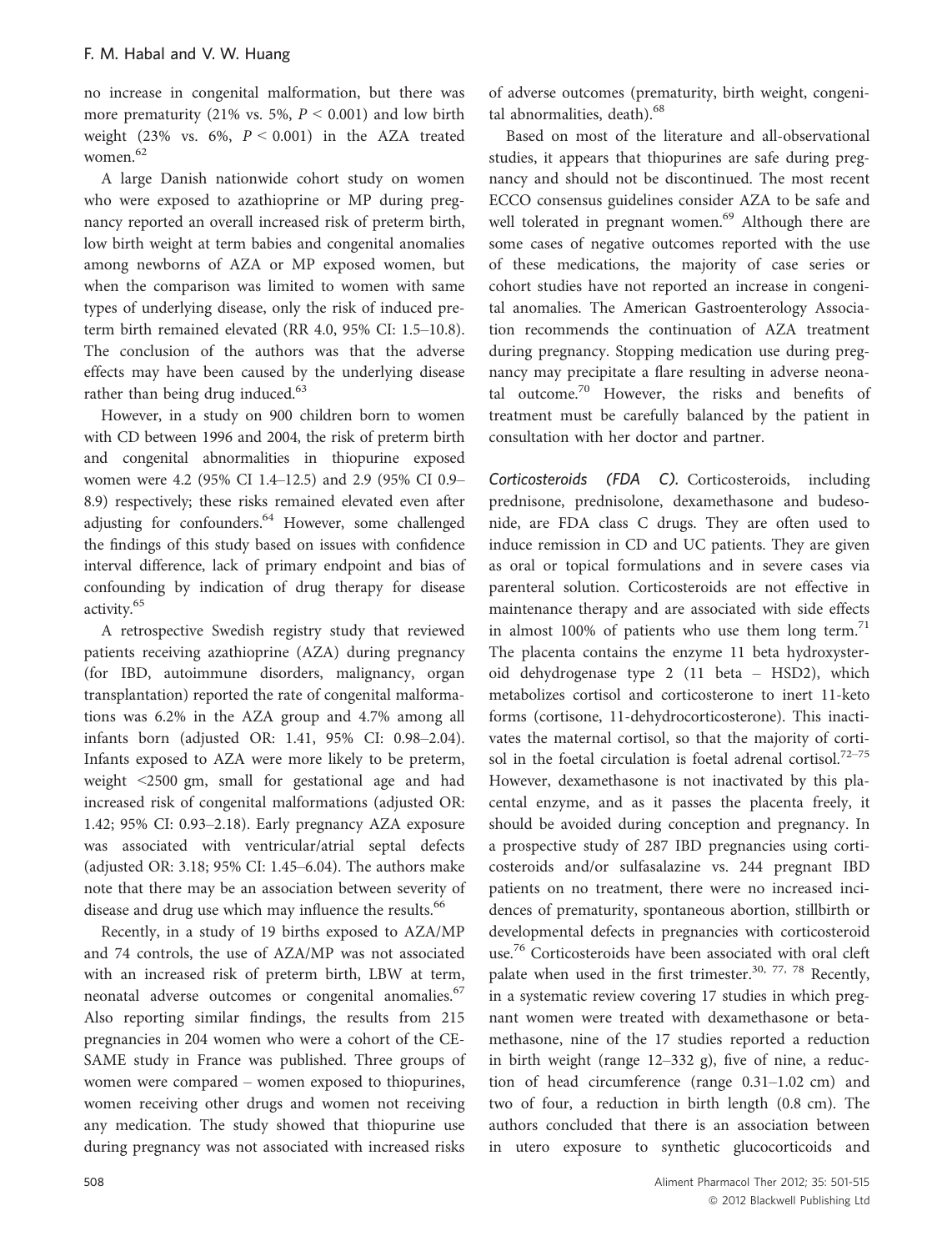reduced birth size.<sup>79</sup> A large Danish health registry data study did not find this association.<sup>80</sup>

Budesonide: Budesonide has a pH and time-dependent coating that times its release into the ileum and ascending colon. It has extensive first-pass hepatic metabolism, and therefore acts locally with minimal systemic side effects. It has been shown to be effective for induction of remission and treatment of mild to moderate CD. A small study of eight patients with CD using 6–9 mg budesonide daily did not find any evidence of foetal abnormality.<sup>81</sup>

Ciclosporin (FDA C). Ciclosporin is a selective immunosuppressant that inhibits the activation of T cells, thus preventing formation of IL-2. It is often used in solid organ transplant (liver, kidney, heart). In IBD, it is sometimes used to induce remission in acute UC that is nonresponsive to conventional therapy and intravenous corticosteroids,82, 83 and to delay surgery as well.

A meta-analysis of 15 studies of pregnancy in 410 transplant patients receiving CsA reported that the incidence of congenital malformations was 4.1%, which was similar to the general population. $84$  Pregnant transplant patients who are clinically stable on CsA have good pregnancy and foetal outcome.<sup>84</sup>

Biologics: infliximab, adalimumab, etanercept, certolizumab (FDA B). TNF-alpha is important in embryonic implantation, foetal development and labour.

TNF-alpha induces cyclo-oxygenase-2 gene expression in first trimester trophoblasts, thus increasing the synthesis of prostaglandins (PGE2 and PGF2alpha), which promotes blastocyst implantation, endometrial vascular permeability and uterine deciduation.<sup>85</sup> TNF-alpha may promote blastocyst implantation in early pregnancy, but it may also mediate recurrent spontaneous abortion at a later stage of gestation. Levels of TNF-alpha and TNFR-1 were found to be higher in women who had spontaneous early abortions.<sup>86</sup> TNF-alpha production is low in the first trimester, and increases to reach a peak at the onset of labour.<sup>87</sup> TNF-alpha appears to have a dual role in embryogenesis. Researchers have hypothesised that it may prevent the birth of offspring with structural anomalies by boosting death signalling if the foetus has been exposed to detrimental damages that will lead to structural anomalies, but trigger protective mechanisms if these damages can be repaired to prevent anomalies.<sup>88</sup>

Crohn's disease and UC appear to be mediated by different aspects of the immune system. CD seems to be related to the over expression of T cell helper (Th) 1 cytokines, such as TNF-alpha, which stimulate cell-mediated immunity and result in transmural inflammation of the gut.<sup>89</sup> On the other hand, UC is thought to be a result of dysregulation of intestinal immunity involving the Th2 cytokine response, although increased expression of TNF-alpha has been observed in patients with UC.

Anti-TNF agents have improved the management of IBD refractory to conventional treatment. It can be used for steroid-sparing therapy, in perianal disease, and maintenance of remission. In addition, it has been shown to result in mucosal healing, an important foundation of IBD treatment. Anti-TNF agents are classified as FDA B drugs because although animal studies have not shown risk to the foetus, there are no adequate and well-controlled studies of pregnant women.

Anti-TNF agents include infliximab, a chimeric monoclonal immunoglobulin G1 (IgG1) anti-TNF antibody, adalimumab, a human monoclonal IgG1 anti-TNF antibody and etanercept, a soluble TNF receptor fusion protein linked to the Fc portion of a human IgG1 antibody. These agents cross the placenta by the late second trimester and the third trimester.<sup>90</sup> Certolizumab another anti-TNFa antibody, is a PEGylated Fab' fragment of humanized anti-TNF-alpha monoclonal antibody rather than a whole human IgG1 antibody. $91$  A recent abstract on Certolizumab found low levels of the antibody in cord blood confirming placental transfer.<sup>91, 92</sup>

Although there are few studies regarding anti-TNF agents in pregnant IBD patients, these medications are used in autoimmune diseases such as rheumatoid arthritis, psoriatic arthritis, juvenile idiopathic arthritis and ankylosing spondylitis. Many studies on anti-TNF-alpha agents in pregnancy are on rheumatoid arthritis patients. These studies are retrospective, registry studies or case reports. In 2007, Roux et al. presented their experience with three rheumatoid arthritis patients who became pregnant while using anti-TNF-alpha therapy. One patient terminated her pregnancy although there was no known pregnancy or foetal complications, and the other two delivered healthy infants.<sup>93</sup> Recently, the British Society for Rheumatology Biologics Register (BSRBR) reported a higher rate of spontaneous abortion among patients exposed to anti-TNF agents at the time of conception (with methotrexate/leflunamide 33% and without 24%) compared with 17% spontaneous abortions in those with prior exposure to anti-TNF agents, and 10% spontaneous abortions in the control group. They suggested that these drugs be avoided at the time on conception although no firm conclusions can be drawn about the safety of anti-TNF agents during pregnancy.<sup>94</sup>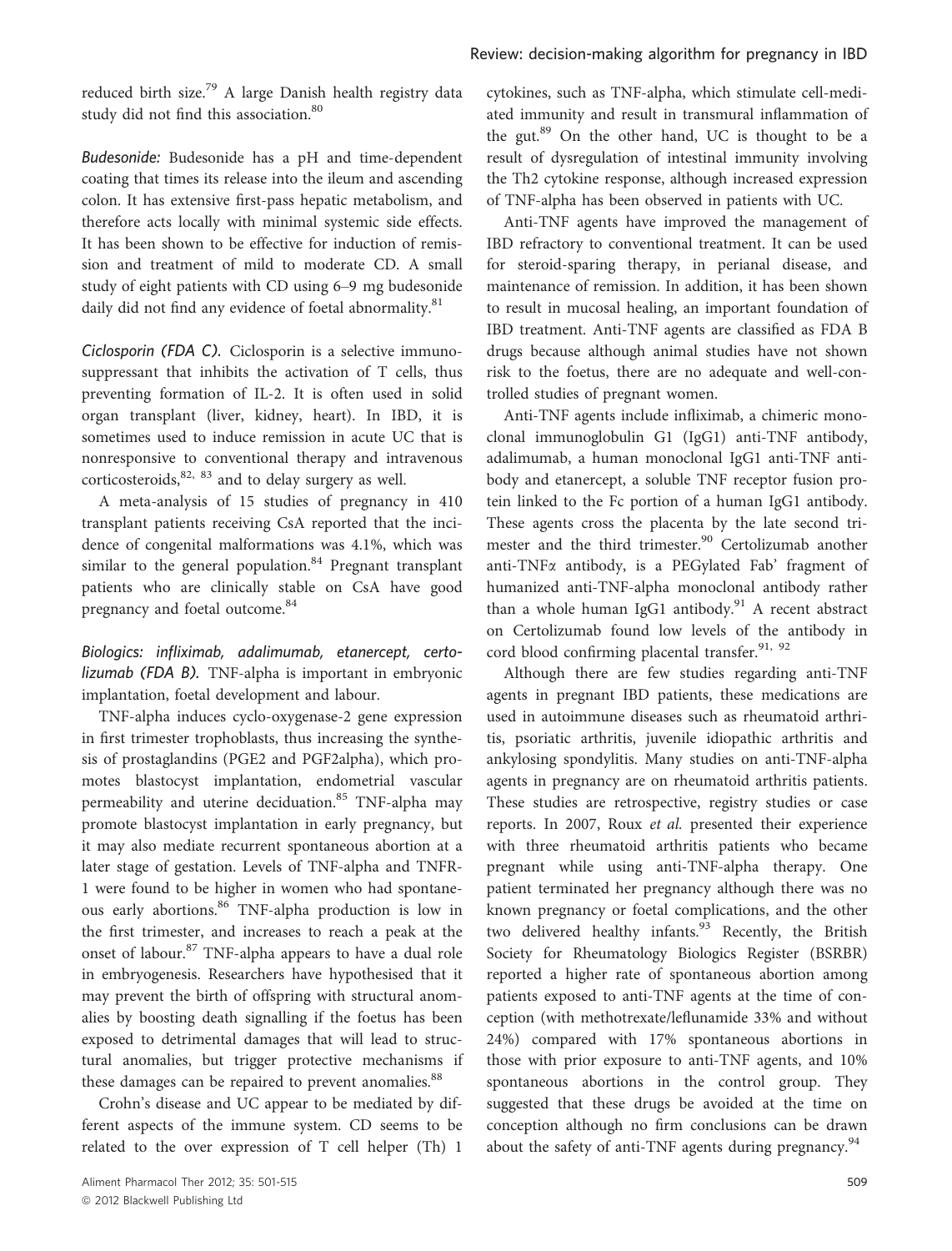#### F. M. Habal and V. W. Huang

In the first large series of infliximab (IFX) use in 96 women with RA and CD, Katz et al. queried the infliximab safety database and found that results of pregnancy outcomes in women exposed directly to infliximab were similar to the general US population in terms of live births, miscarriages and therapeutic termination.<sup>95</sup> In a series of intentional infliximab use during pregnancy in 10 CD patients, Mahadevan et al. showed good outcomes, with no congenital malformations, intrauterine growth retardation or small for gestational age infants. However, three infants were premature, and one had low birth weight.<sup>96</sup> Other smaller case reports and case series of IFX use in pregnancy in IBD patients have also reported no congenital malformations, although infants were preterm or small for gestational age. $97-101$ 

A recent observational study assessed pregnancy outcomes in 212 women with IBD treated with anti-TNF treatments- 42 pregnancies in women who received anti-TNF (35 IFX, 7 ADA), 23 pregnancies prior to IBD diagnosis, 78 pregnancies before start of IFX, 53 pregnancies with indirect exposure to IFX and 56 matched pregnancies in healthy women. They found that pregnancy outcomes after exposure to anti-TNF treatments were no different than before anti-TNF treatment, but were worse than before IBD diagnosis.<sup>99</sup>

Both the recent review by the mother risk programme in Canada<sup>102</sup> and the London position statement at the World Congress of Gastroenterology consensus guide $line<sup>102, 103</sup>$  consider infliximab to have a low foetal risk and to be compatible with the use during conception in at least first and second trimester. Studies have not shown an increased risk of embryo toxicity, teratogenicity or adverse pregnancy outcome in patients treated with anti-TNF therapy.<sup>104</sup>

However, the use of IFX up to week 30 of gestation results in foetal intra-uterine exposure to high IFX levels (up to three fold higher than in the maternal peripheral blood), which raises concern regarding long-term effects of IFX on the children of women with IBD on IFX.<sup>105</sup> The authors recommended that such therapy be avoided after 30 weeks gestation when possible.

Particularly, caution should be taken when considering vaccination for the infants who were exposed to IFX. There is a case report of an infant who was exposed to IFX during gestation and then vaccinated with BCG vaccine at 3 months. This infant died of disseminated BCG.<sup>106</sup>

Bisphosphonates (FDA C). Bisphosphonates are used to treat and prevent osteoporosis due to corticosteroid use. Almost 50% of the bisphosphate binds to the skeleton and the remainder is excreted by the kidneys. $107$  The half-life of alendronate, one of the commonly used bisphosphonates, is >10 years, and the long-term effects on human bone development remain unknown. The drug may be slowly released from the maternal bone, and may cross the placenta, incorporating itself into the foetal bone during gestation. In animal studies, bisphosphonates cross the placenta, accumulate in the foetal skeleton, decrease foetal weight, decrease bone growth and resulted in protracted deliveries and neonatal deaths.<sup>108</sup> In 2006, Ornoy et al. published a short report of the pregnancy outcome of 24 women on alendronate, 1–6 months before pregnancy (eight women) or before and during the first 3–8 weeks of pregnancy (15 women). They found significantly lower weight and gestational age at birth in these pregnancies compared with a control group. They also found a higher rate of spontaneous abortions (20.8%), but they reported no major anomalies in the children of the treated women, whereas 2.8% of the control children had major anomalies. $109$ 

There have been multiple other small studies and case reports on the effect of bisphosphonate use prior to conception, and the literature shows that preconceptional bisphosphonate therapy does not seem to induce substantial foetal or maternal risks or serious adverse effects.<sup>110</sup>

A recent multi-centre, prospective cohort study of 21 women exposed to Bisphosphonate (alendronate, etidronate, risedronate, pamidronate) during or <3 months before pregnancy and 21 matched-comparison group women without exposure to known teratogens, also did not find any statistically significant difference in spontaneous or therapeutic abortion, mean gestational age, mean birth weight or congenital anomalies. $111$  The risks and benefits of using bisphosphonates in women of childbearing age must be considered, and discussed with the patient and her partner.

## DECISION-MAKING NODE #3: DELIVERY

# Question: Should the patient have caesarean section or vaginal delivery?

Pregnant women with IBD may be up to 1.5–2 times more likely to undergo a cesaerean section.<sup>2, 35</sup> This may be an attempt to avoid risk of anal sphincter damage or to avoid the risk of development or worsening of perianal CD.<sup>112</sup> Indications for caesarean section are active perianal disease and the presence of an ileoanal pouch, but there is no absolute contraindication to vaginal delivery in pregnant patients with inactive IBD. $^{113}$  The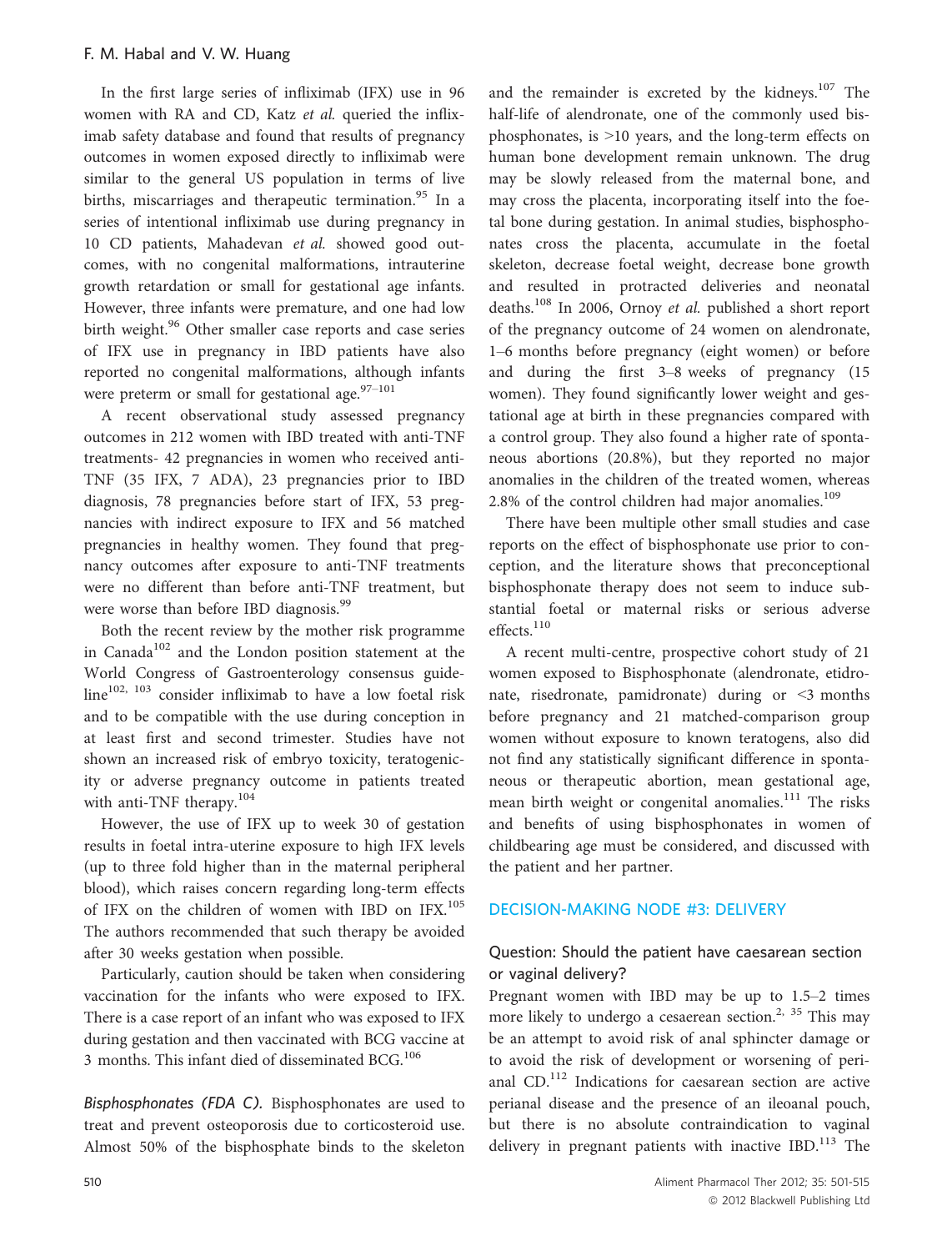decision to have a caesarean section should be based on a discussion with the patient, the obstetrician, and the gastroenterologist.

# DECISION-MAKING NODE #4: BREAST FEEDING

# Question: What medications are safe to use during breast feeding?

5-ASA compounds sulfasalazine/mesalamine/olsalazine. Caution should be exercised when Sulfasalazine is administered to a nursing woman as sulphonamides are excreted in the milk (reportedly about 40% of maternal serum concentration.<sup>52</sup> In the newborn, they compete with bilirubin for binding sites of the plasma proteins and may cause kernicterus.

Immunomodulators: azathioprine/mercaptopurine. Women who are receiving thiopurine derivatives are often discouraged from nursing with the concern that the drug is excreted in the mother's milk. There are potential risks of bone marrow suppression, susceptibility to infection and pancreatitis in the neonate. The majority of the metabolites is excreted within the first 4 h after drug intake. $114$  In a prospective study of 10 women on AZA while breast feeding, only one woman had a low measurable level of MP in two breast milk samples. The concentration of MP was 1.2 and 7.6 ng/mL, compared with the therapeutic immunosuppressant level of 50 ng/ mL in serum.<sup>115</sup> In a study of 11 mothers taking AZA during pregnancy and lactation compared with 12 patients without any immunosuppressive therapy, there was no increased risk of infections in babies exposed to AZA in utero and via breastfeeding.<sup>116</sup> The ECCO consensus supports that breastfeeding under maintenance AZA therapy could be advised for women who wish to nurse their infants. The risks and benefits of continuing treatment with thiopurines should be discussed with the mother  $^{114, 117}$  and the infants should receive continued monitoring and long-term assessment.<sup>115, 118</sup>

Corticosteroids. Corticosteroids are secreted into breast milk, and foetal levels are 10–12% of the maternal levels, depending on the steroid preparation. Infants of mothers who are taking more than a daily dose of 40 mg prednisolone or equivalent are unlikely to have systemic effects,<sup>119, 120</sup> but it is suggested that they should be monitored for adrenal suppression. Mothers should be encouraged to wait 4 hrs after taking oral steroids before breastfeeding to decrease neonatal exposure. There are few studies on oral budesonide and breast feeding, but a

study on nursing mothers with asthma on maintenance treatment of inhaled budesonide (200 or 400  $\mu$ g BID) showed minimal systemic exposure in the breast fed infants.<sup>121</sup>

Ciclosporin. Ciclosporin has been measured in breast milk in varying levels, with reported high concentrations in the infant.<sup>122</sup> Current recommendations by the American Paediatric Association are to avoid breast feeding while taking CsA because of the potential toxic side effects and immunosuppressive action on the newborn.<sup>20</sup>

Biologics. Vasiliauskas $123$  measured infliximab levels in a 32-year-old pregnant patient who continued on standarddose infliximab therapy during her pregnancy and lactation. The measurement of serum infliximab in the breastfed infant was  $39.5 \mu g/mL$  or less and the drug was not detected in the breast milk. Despite continued breast feeding and adherence to therapy, the levels declined in the infant over the subsequent 6 months. They concluded that infliximab levels were more likely due to placental transfer and less likely the result of breastfeeding.

Recently, Stengel et al.<sup>124</sup> published a case report in which serial sampling over a 1-month time period failed to detect infliximab in breast milk, and no developmental abnormalities were noted in the child up to 2 years. Ostensen et al.<sup>125</sup> showed that etanercept, a soluble TNFalpha receptor fusion protein, was detected in breast milk with maximal doses noted the day after the injection. The European Panel on the Appropriateness of Crohn's Disease Therapy (EPACT), an international multidisciplinary panel emphasises the need for further large, randomized controlled trials on the safety of biologics.<sup>126</sup>

The risks and benefits of continuing biologics during pregnancy should be discussed with the patient. It is suggested that pregnant women who are receiving biologics and are in remission should continue therapy, but Infliximab and Adalumimab should be held at 30 weeks and restarted after delivery. There is no data to contradict breast feeding in these patients.

# SUMMARY: TYING IT ALL TOGETHER FOR THE PATIENT

A better understanding of the issues surrounding IBD and pregnancy and frank discussion with the patient and her partner may help them to address their fears and make educated decisions regarding family planning. Management of a pregnant woman with IBD should include the family physician, the gastroenterologist and the obstetrician. Most women with IBD who are in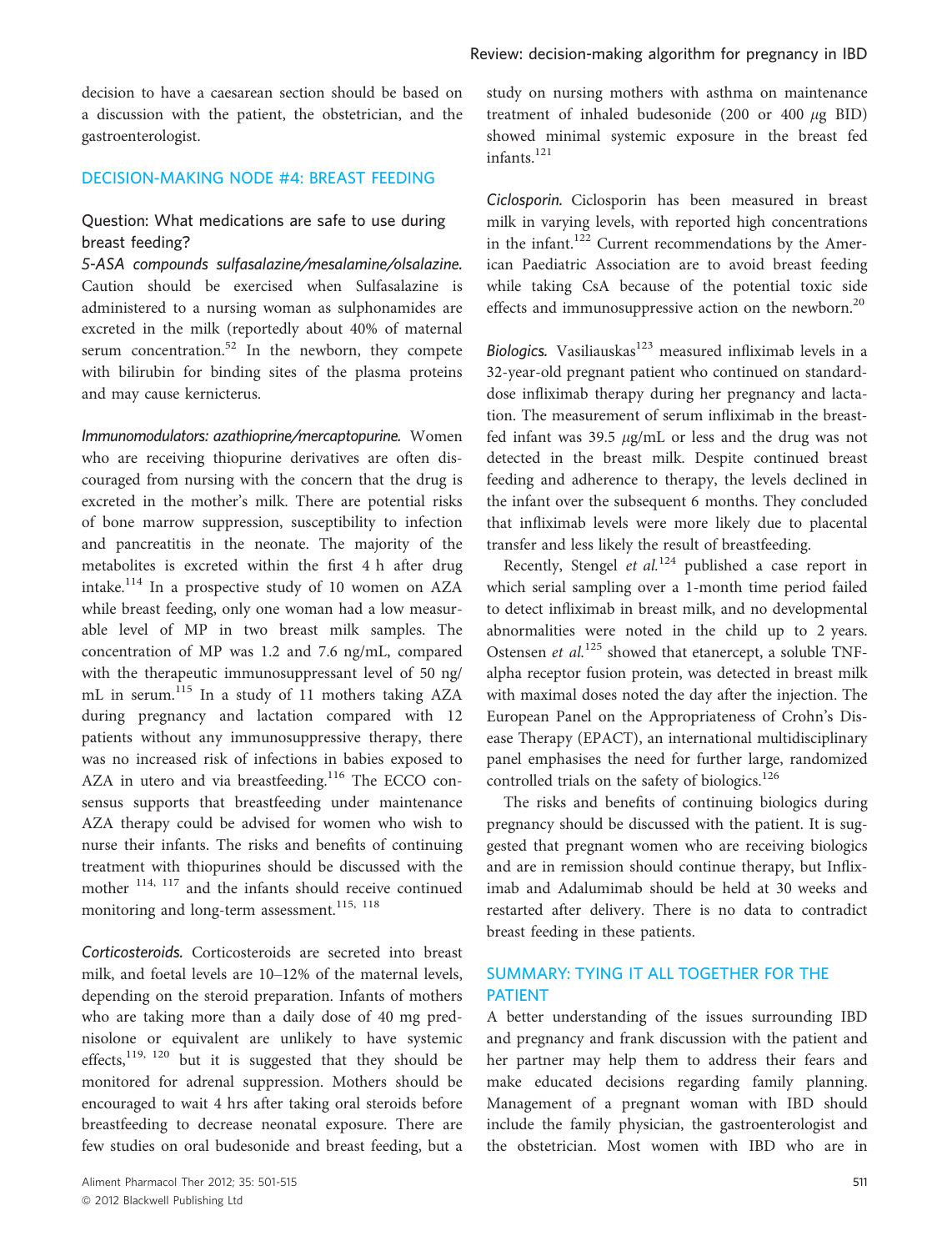remission will be able to conceive and have a normal pregnancy. Women with UC who have undergone ileal pouch-anal anastomosis may have a lower chance of conception. Therefore, women with active UC who require colectomy and who plan to have a family may consider having an ileostomy first, and then a pouch surgery after conceiving. Most drugs used to treat IBD are safe to use in pregnancy and breast feeding, with the exception of methotrexate and thalidomide. The biological agents do cross the placenta, mainly in the third trimester, and should be held after 30 weeks of gestation and restarted after delivery. Pregnant IBD patients should be encouraged to continue their medications during the pregnancy and while breast feeding, with the understanding of the current evidence of the risks and benefits of doing so. Most importantly, the mother's decision on disease management and drug therapy should be respected and they should be supported throughout this life-changing event.

Important concepts in management of the IBD patient considering conception and pregnancy:

(i) Preconception counselling on the following issues: nutrition, cessation of smoking and alcohol use, controlling disease activity, continuation of medications to ensure maintenance of remission.

(ii) Pregnancy outcome is better if patients remain in remission during pregnancy.

(iii) Drugs used to treat IBD appear to be safe during pregnancy, with the exception of methotrexate and thalidomide.

(iv) Drugs used to treat IBD appear to be safe during lactation, except for CsA.

(v) Biological agents may be continued up to 30 weeks gestation.

(vi) Management of the pregnant patient should be multi-disciplinary involving the patient and her partner, the family physician, the gastroenterologist and the obstetrician.

# ACKNOWLEDGEMENT

Declaration of personal and funding interests: None.

## **REFERENCES**

- 1. Andres PG, Friedman LS. Epidemiology and the natural course of inflammatory bowel disease. Gastroenterol Clin North Am 1999; 28: 255–81, vii.
- 2. Cornish J, Tan E, Teare J, et al. A meta-analysis on the influence of inflammatory bowel disease on pregnancy. Gut 2007; 56: 830–7.
- 3. Mountifield RE, Prosser R, Bampton P, Muller K, Andrews JM. Pregnancy and IBD treatment: this challenging interplay from a patients' perspective. J Crohns Colitis 2010; 4: 176–82.
- 4. Mountifield R, Bampton P, Prosser R, Muller K, Andrews JM. Fear and fertility in inflammatory bowel disease: a mismatch of perception and reality affects family planning decisions. Inflamm Bowel Dis 2009; 15: 720–5.
- 5. Orholm M, Binder V, Sorensen TI, Rasmussen LP, Kyvik KO. Concordance of inflammatory bowel disease among Danish twins. Results of a nationwide study. Scand J Gastroenterol 2000; 35: 1075–81.
- 6. Tysk C, Lindberg E, Jarnerot G, Floderus-Myrhed B. Ulcerative colitis and Crohn's disease in an unselected population of monozygotic and dizygotic twins. A study of heritability and the influence of smoking. Gut 1988; 29: 990–6.
- 7. Yang H, McElree C, Roth MP, Shanahan F, Targan SR, Rotter JI. Familial empirical risks for inflammatory bowel disease: differences between Jews and non-Jews. Gut 1993; 34: 517–24.
- 8. Khosla R, Willoughby CP, Jewell DP. Crohn's disease and pregnancy. Gut 1984; 25: 52–6.
- 9. Hudson M, Flett G, Sinclair TS, Brunt PW, Templeton A, Mowat NA. Fertility and pregnancy in inflammatory bowel disease. Int J Gynaecol Obstet 1997; 58: 229–37.
- 10. Mayberry JF, Weterman IT. European survey of fertility and pregnancy in women with Crohn's disease: a case control study by European collaborative group. Gut 1986; 27: 821–5.
- 11. Baird DD, Narendranathan M, Sandler RS. Increased risk of preterm birth for women with inflammatory bowel disease. Gastroenterology 1990; 99: 987–94.
- 12. Arkuran C, McComb P. Crohn's disease and tubal infertility: the effect of adhesion formation. Clin Exp Obstet Gynecol 2000; 27: 12–3.
- 13. Baiocco PJ, Korelitz BI. The influence of inflammatory bowel disease and its treatment on pregnancy and fetal

outcome. J Clin Gastroenterol 1984; 6:  $211–6.$ 

- 14. Rajaratnam SG, Eglinton TW, Hider P, Fearnhead NS. Impact of ileal pouch-anal anastomosis on female fertility: meta-analysis and systematic review. Int J Colorectal Dis 2011; 26: 1365–74.
- 15. Olsen KO, Joelsson M, Laurberg S, Oresland T. Fertility after ileal pouchanal anastomosis in women with ulcerative colitis. Br J Surg 1999; 86: 493–5.
- 16. Cornish JA, Tan E, Teare J, et al. The effect of restorative proctocolectomy on sexual function, urinary function, fertility, pregnancy and delivery: a systematic review. Dis Colon Rectum 2007; 50: 1128–38.
- 17. Waljee A, Waljee J, Morris AM, Higgins PD. Threefold increased risk of infertility: a meta-analysis of infertility after ileal pouch anal anastomosis in ulcerative colitis. Gut 2006; 55: 1575–80.
- 18. Oresland T, Palmblad S, Ellstrom M, Berndtsson I, Crona N, Hulten L. Gynaecological and sexual function related to anatomical changes in the female pelvis after restorative proctocolectomy. Int J Colorectal Dis 1994; 9: 77–81.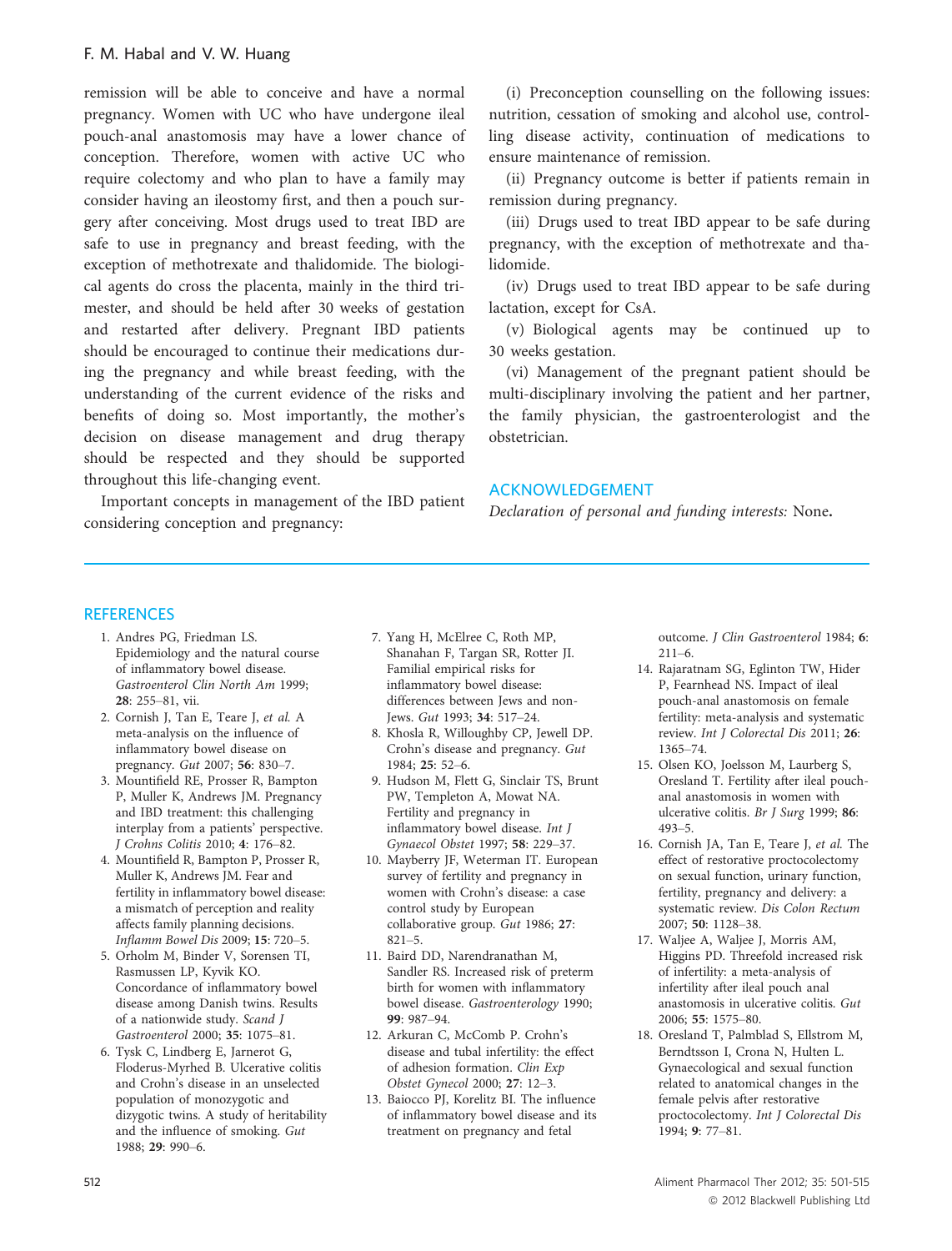#### Review: decision-making algorithm for pregnancy in IBD

- 19. Cornish JA, Tan E, Singh B, et al. Female infertility following restorative proctocolectomy. Colorectal Dis 2011; 13: e339–44.
- 20. Kwan LY, Mahadevan U. Inflammatory bowel disease and pregnancy: an update. Expert Rev Clin Immunol 2010; 6: 643–57.
- 21. Mortier PE, Gambiez L, Karoui M, et al. Colectomy with ileorectal anastomosis preserves female fertility in ulcerative colitis. Gastroenterol Clin Biol 2006; 30: 594–7.
- 22. van der Woude CJ, Kolacek S, Dotan I, et al. European evidenced-based consensus on reproduction in inflammatory bowel disease. J Crohns Colitis 2010; 4: 493–510.
- 23. Fonager K, Sorensen HT, Olsen J, Dahlerup JF, Rasmussen SN. Pregnancy outcome for women with Crohn's disease: a follow-up study based on linkage between national registries. Am J Gastroenterol 1998; 93: 2426–30.
- 24. Kornfeld D, Cnattingius S, Ekbom A. Pregnancy outcomes in women with inflammatory bowel disease – a population-based cohort study. Am J Obstet Gynecol 1997; 177: 942–6.
- 25. Norgard B, Fonager K, Sorensen HT, Olsen J. Birth outcomes of women with ulcerative colitis: a nationwide Danish cohort study. Am J Gastroenterol 2000; 95: 3165–70.
- 26. Elbaz G, Fich A, Levy A, Holcberg G, Sheiner E. Inflammatory bowel disease and preterm delivery. Int J Gynaecol Obstet 2005; 90: 193–7.
- 27. Subhani JM, Hamiliton MI. Review article: the management of inflammatory bowel disease during pregnancy. Aliment Pharmacol Ther 1998; 12: 1039–53.
- 28. Mahadevan U, Sandborn WJ, Li DK, Hakimian S, Kane S, Corley DA. Pregnancy outcomes in women with inflammatory bowel disease: a large community-based study from Northern California. Gastroenterology 2007; 133: 1106–12.
- 29. Lin HC, Chiu CC, Chen SF, Lou HY, Chiu WT, Chen YH. Ulcerative colitis and pregnancy outcomes in an Asian population. Am J Gastroenterol 2010; 105: 387–94.
- 30. Bush MC, Patel S, Lapinski RH, Stone JL. Perinatal outcomes in inflammatory bowel disease. J Matern Fetal Neonatal Med 2004; 15: 237–41.
- 31. Stephansson O, Larsson H, Pedersen L, et al. Congenital abnormalities and other birth outcomes in children born to women with ulcerative colitis in Denmark and Sweden. Inflamm Bowel Dis 2011; 17: 795–801.
- 32. Dejaco C, Angelberger S, Waldhoer T, et al. Risk factors for pregnancy outcome in patients with inflammatory bowel disease (IBD). Gastroenterology 2006; 130(Suppl. 2): A: 39.
- 33. Carter MJ, Lobo AJ, Travis SP, IBD Section, British Society of Gastroenterology. Guidelines for the management of inflammatory bowel disease in adults. Gut 2004; 53 (Suppl. 5): V1–16.
- 34. Molnar T, Farkas K, Nagy F, et al. Pregnancy outcome in patients with inflammatory bowel disease according to the activity of the disease and the medical treatment: a case-control study. Scand J Gastroenterol 2010; 45: 1302–6.
- 35. Raatikainen K, Mustonen J, Pajala MO, Heikkinen M, Heinonen S. The effects of pre- and post-pregnancy inflammatory bowel disease diagnosis on birth outcomes. Aliment Pharmacol Ther 2011; 33: 333–9.
- 36. Bortoli A, Pedersen N, Duricova D, et al. Pregnancy outcome in inflammatory bowel disease: prospective European case-control ECCO-EpiCom study, 2003–2006. Aliment Pharmacol Ther 2011; 34: 724–34.
- 37. Caruso A, De Carolis S, Ferrazzani S, Trivellini C, Mastromarino C, Pittiruti M. Pregnancy outcome and total parenteral nutrition in malnourished pregnant women. Fetal Diagn Ther 1998; 13: 136–40.
- 38. Chakrabarty G, Poullis A. Inflammatory bowel disease, drug therapy and pregnancy: awareness in female IBD patients of reproductive age. Gut 2011; 60: A135.
- 39. Alstead E. Inflammatory bowel disease in pregnancy. Postgrad Med J 2002; 78: 23–6.
- 40. Lakatos P, Szamosi T, Lakatos L. Smoking in inflammatory bowel diseases: good, bad or ugly? World J Gastroenterol 2007; 13: 6134–9.
- 41. Shah N, Bracken BM. A systemic review and meta-analysis of prospective studies on the association between cigarette smoking and preterm delivery. Am J Obtstet Gynecol 2000; 182: 465–72.
- 42. Mercer BM, Merlino AA, Milluzzi CJ, Moore JJ. Small fetal size before 20 weeks' gestation: associations with maternal tobacco use, early preterm birth, and low birthweight. Am J Obstet Gynecol 2008; 198: 673, e7–8.
- 43. Davies J, Bledsoe BJ. Prenatal alcohol and drug exposures in adoption. Pediatr Clin 2005; 52: 1369–93.
- 44. Qureshi WA, Rajan E, Adler DG, et al. ASGE guideline: guidelines for endoscopy in pregnant and lactating women. Gastrointest Endosc 2005; 61: 357–62.
- 45. Kammerer WS. Non-obstetric surgery during pregnancy. Med Clin North Am 1979; 63: 1157.
- 46. Dolovich LR, Addis A, Vaillancourt JM, Power JD, Koren G, Einarson TR. Benzodiazepine use in pregnancy and major malformations or oral cleft: meta-analysis of cohort and case-control studies. BMJ 1998; 317: 839–43.
- 47. Ornoy A, Arnon J, Shechtman S, Moerman L, Lukashova I. Is benzodiazepine use during pregnancy really teratogenic? Reprod Toxicol 1998; 12: 511–5.
- 48. Gin T. Propofol during pregnancy. Acta Anaesthesiol Sin 1994; 32: 127–32.
- 49. Moskovitz DN, Bodian C, Chapman ML, et al. The effect on the fetus of medications used to treat pregnant inflammatory bowel-disease patients. Am J Gastroenterol 2004; 99: 656–61.
- 50. Czeizel AE, Dudas I, Paput L, Banhidy F. Prevention of neural-tube defects with periconceptional folic acid, methylfolate, or multivitamins? Ann Nutr Metab 2011; 58: 263–71.
- 51. Bayless TM, Hanauer SB ed. Advanced Therapy of Inflammatory Bowel Disease. Hamilton: B.C. Decker Inc, 2001.
- 52. Jarnerot G, Into-Malmberg MB. Sulphasalazine treatment during breast feeding. Scand J Gastroenterol 1979; 14: 869–71.
- 53. Mahadevan U, Corley DA. Aminosalicylate (ASA) use during pregnancy is not associated with increased adverse events or congenital malformations (CM) in women with inflammatory bowel disease (IBD). Gastroenterology 2006; 130(Suppl. 2):  $A40$
- 54. Rahimi R, Nikfar S, Rezaie A, Abdollahi M. Pregnancy outcome in women with inflammatory bowel disease following exposure to 5-aminosalicylic acid drugs: a metaanalysis. Reprod Toxicol 2008; 25): 271–5.
- 55. Hernández-Díaz S, Mitchell AA, Kelley KE, Calafat AM, Hauser R. Medications as a potential source of exposure to phthalates in the U.S. population. Environ Health Perspect 2009; 117: 185–9.
- 56. FDA U.S. Food and Drug Administration: Asacol (mesalamine) delayed release tablets. FDA 2010 Safety Labeling Changes Approved By FDA Center for Drug Evaluation and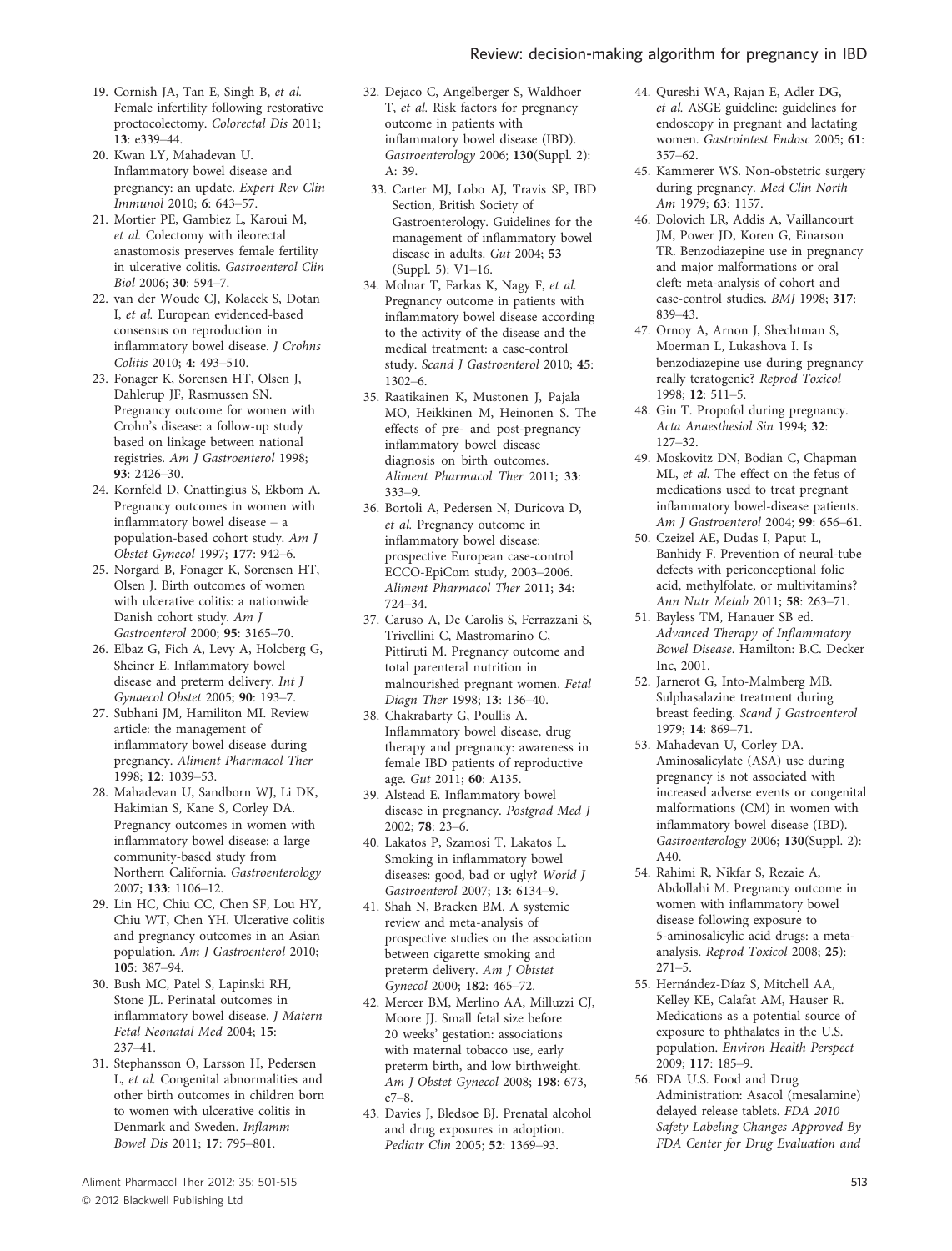Research (CDER). Silverspring, MD, 2010.

- 57. Zimm S, Collins JM, Riccardi R, et al. Variable bioavailability of oral mercaptopurine. Is maintenance chemotherapy in acute lymphoblastic leukemia being optimally delivered? N Engl J Med 1983; 308: 1005–9.
- 58. Gisbert JP, Linares PM, McNicholl AG, Mate J, Gomollon F. Metaanalysis: the efficacy of azathioprine and mercaptopurine in ulcerative colitis. Aliment Pharmacol Ther 2009; 30: 126–37.
- 59. Golby M. Fertility after renal transplantation. Transplantation 1970; 10: 201–7.
- 60. Penn I, Makowski E, Droegemueller W, Halgrimson CG, Starzl TE. Parenthood in renal homograft recipients. JAMA 1971; 216: 1755–61.
- 61. Francella A, Dyan A, Bodian C, Rubin P, Chapman M, Present DH. The safety of 6-mercaptopurine for childbearing patients with inflammatory bowel disease: a retrospective cohort study. Gastroenterology 2003; 124: 9–17.
- 62. Goldstein LH, Dolinsky G, Greenberg R, et al. Pregnancy outcome of women exposed to azathioprine during pregnancy. Birth Defects Res A Clin Mol Teratol 2007; 79: 696–701.
- 63. Langagergaard V, Pederson L, Gislum M, et al. Birth outcome in women treated with azathioprine or mercaptopurine during pregnancy : a Danish nationwide cohort study. Aliment Pharmacol Ther 2006; 25: 73 –81.
- 64. Norgard B, Pedersen L, Christensen LA, Sorensen HT. Therapeutic drug use in women with Crohn's disease and birth outcomes: a Danish nationwide cohort study. Am J Gastroenterol 2007; 102: 1406–13.
- 65. Simpson PW, Melmed GY, Dubinksy M. The impact of medical therapy for inflammatory bowel disease on pregnancy outcome. Am J Gastroenterol 2008; 103: 805–6.
- 66. Cleary BJ, Kallen B. Early pregnancy azathioprine use and pregnancy outcomes. Birth Defects Res A Clin Mol Teratol 2009; 85: 647–54.
- 67. Shim L, Eslick GD, Simring AA, Murray H, Weltman MD. The effects of azathioprine on birth outcomes in women with inflammatory bowel disease (IBD). J Crohns Colitis 2011; 5: 234–8.
- 68. Coelho J, Beaugerie L, Colombel JF, et al. Pregnancy outcome in patients with inflammatory bowel disease treated with thiopurines: cohort from

the CESAME study. Gut 2011; 60: 198–203.

- 69. Van Assche G, Dignass A, Reinisch W, et al. The second European evidence-based consensus on the diagnosis and management of Crohn's disease: special situations. J Crohns Colitis 2010; 4: 63–101.
- 70. Mahadevan U, Kane S. American gastroenterological association institute technical review on the use of gastrointestinal medications in pregnancy. Gastroenterology 2006; 131: 283–311.
- 71. Alstead EM, Nelson-Piercy C. Inflammatory bowel disease in pregnancy. Gut 2003; 52: 159–61.
- 72. Murphy BE, Clark SJ, Donald IR, Pinsky M, Vedady D. Conversion of maternal cortisol to cortisone during placental transfer to the human fetus. Am J Obstet Gynecol 1974; 118: 538–41.
- 73. Lopez Bernal A, Anderson AB, Parry DM, Turnbull AC. Evidence that fetal membranes are not involved in cortisol metabolism: study of dichorionic twin pregnancies. Am J Obstet Gynecol 1980; 138: 1168–72.
- 74. Beitins IZ, Bayard F, Ances IG, Kowarski A, Migeon CJ. The metabolic clearance rate, blood production, interconversion and transplacental passage of cortisol and cortisone in pregnancy near term. Pediatr Res 1973; 7: 509–19.
- 75. Stewart PM, Rogerson FM, Mason JI. Type 2 11 beta-hydroxysteroid dehydrogenase messenger ribonucleic acid and activity in human placenta and fetal membranes: its relationship to birth weight and putative role in fetal adrenal steroidogenesis. J Clin Endocrinol Metab 1995; 80: 885–90.
- 76. Mogadam M, Dobbins WO3rd, Korelitz BI, Ahmed SW. Pregnancy in inflammatory bowel disease: effect of sulfasalazine and corticosteroids on fetal outcome. Gastroenterology 1981; 80: 72–6.
- 77. Carmichael SL, Shaw GM. Maternal corticosteroid use and risk of selected congenital anomalies. Am J Med Genet 1999; 86: 242–4.
- 78. Pradat P, Robert-Gnansia E, Di Tanna GL, et al. First trimester exposure to corticosteroids and oral clefts. Birth Defects Res A Clin Mol Teratol 2003; 67: 968–70.
- 79. Khan AA, Rodriguez A, Kaakinen M, Pouta A, Hartikainen AL, Jarvelin MR. Does in utero exposure to synthetic glucocorticoids influence birthweight, head circumference and birth length? A systematic review of current evidence in humans. Paediatr Perinat Epidemiol 2011; 25: 20–36.
- 80. Anders H, Molgaard-Nielsen D. Corticosteroid use during pregnancy and risk of oro facial clefts. CMAJ 2011; 183: 796–804.
- 81. Beaulieu DB, Ananthakrishnan AN, Issa M, et al. Budesonide induction and maintenance therapy for Crohn's disease during pregnancy. Inflamm Bowel Dis 2009; 15: 25–8.
- 82. Cohen RD, Stein R, Hanauer SB. Intravenous cyclosporin in ulcerative colitis: a five-year experience. Am J Gastroenterol 1999; 94: 1587–92.
- 83. Lichtiger S. Treatment of choice for acute severe steroid-refractory ulcerative colitis is cyclosporine. Inflamm Bowel Dis 2009; 15: 141–2.
- 84. Nagy S, Bush MC, Berkowitz R, Fishbein TM, Gomez-Lobo V. Pregnancy outcome in liver transplant recipients. Obstet Gynecol 2003; 102: 121–8.
- 85. Imseis HM, Zimmerman PD, Samuels P, Kniss DA. Tumour necrosis factoralpha induces cyclo-oxygenase-2 gene expression in first trimester trophoblasts: suppression by glucocorticoids and NSAIDs. Placenta 1997; 18: 521–6.
- 86. Yu XW, Li X, Ren YH, Li XC. Tumour necrosis factor-alpha receptor 1 polymorphisms and serum soluble TNFR1 in early spontaneous miscarriage. Cell Biol Int 2007; 31: 1396–9.
- 87. Daher S, Fonseca F, Ribeiro OG, Musatti CC, Gerbase-DeLima M. Tumor necrosis factor during pregnancy and at the onset of labor and spontaneous abortion. Eur J Obstet Gynecol Reprod Biol 1999; 83: 77–9.
- 88. Toder V, Fein A, Carp H, Torchinsky A. TNF-alpha in pregnancy loss and embryo maldevelopment: a mediator of detrimental stimuli or a protector of the fetoplacental unit? J Assist Reprod Genet 2003; 20: 73–81.
- 89. Niessner M, Volk BA. Altered Th1/ Th2 cytokine profiles in the intestinal mucosa of patients with inflammatory bowel disease as assessed by quantitative reversed transcribed polymerase chain reaction (RT-PCR). Clin Exp Immunol 1995; 101: 428–35.
- 90. Kane SV, Acquah LA. Placental transport of immunoglobulins: a clinical review for gastroenterologists who prescribe therapeutic monoclonal antibodies to women during conception and pregnancy. Am J Gastroenterol 2009; 104: 228–33.
- 91. Stephens P, Nesbitt A, Foulkes R. Placental transfer of the anti-TNF antibody TN3 in rats: comparison of immunoglobulin G1 and pegylated